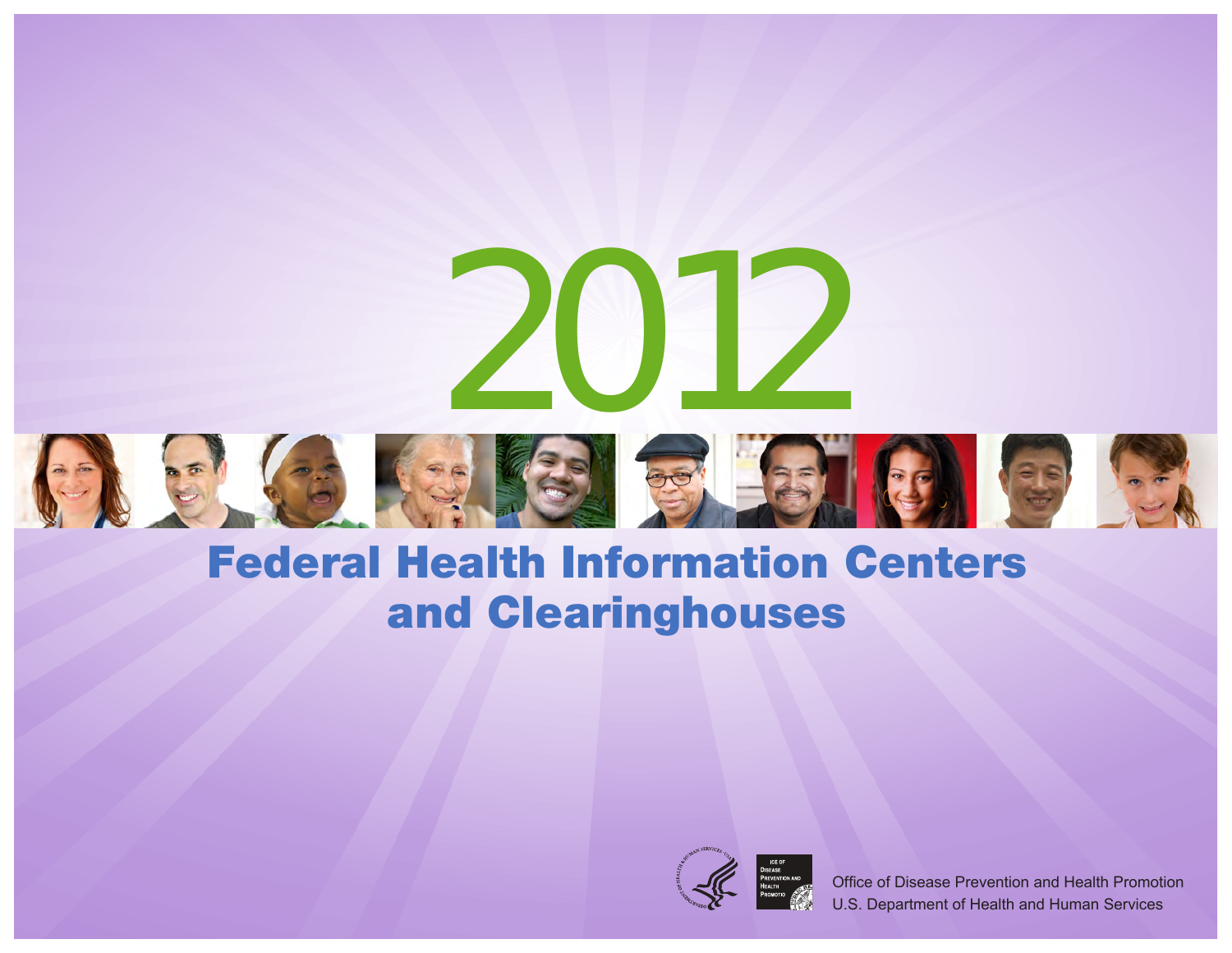

# **Federal health information centers and clearinghouses provide free public information and resources.**



Many offer toll-free numbers and Web sites. Their services include:

- Distributing publications
- Providing referrals
- Answering questions

Use the directory to search for a clearinghouse by keyword (such as Injury or Homeless) or alphabetically.

Most phone numbers can be reached Monday through Friday during normal business hours (Eastern Time), except on Federal holidays or when otherwise noted.

This directory is compiled every year by the National Health Information Center, which is a service of the Office of Disease Prevention and Health Promotion (ODPHP), Office of Public Health and Science, U.S. Department of Health and Human Services.

#### **You are free to reproduce or copy this publication. Please include the following credit line:**

*"Source: 2012 Federal Health Information Centers and Clearinghouses, National Health Information Center, Office of Disease Prevention and Health Promotion, U.S. Department of Health and Human Services,Washington, DC."*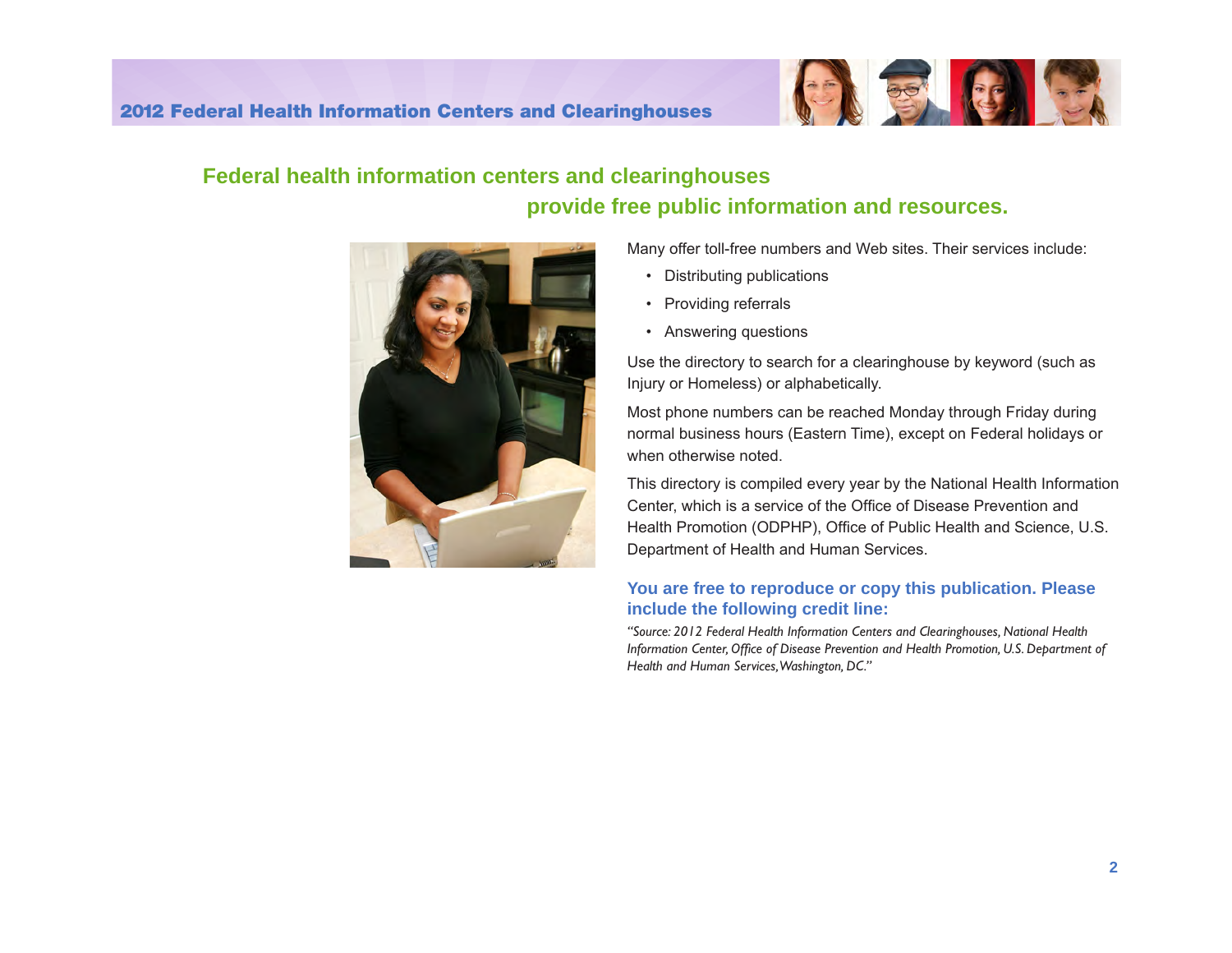#### **National AGING Information and Referral Support Center**

National Association of State Units on Aging 1201 15th Street NW, Suite 350 Washington, DC 20005 (202) 898-2578 (202) 898-2583 (Fax) [info@nasua.org](mailto:info@nasua.org) (E-mail) [http://www.nasua](ttp://www.nasuad.org/I_R/ir_index.html)d.org/I\_R/ir\_index.html

The National Aging Information and Referral Support Center is designed to enhance the capacity of aging information and referral/ assistance (I&R/A) systems to provide the information, counseling, decision supports, and advocacy needed to secure services and benefits for an ever-growing and increasingly diverse population of older persons and caregivers. Major funding for the center is provided by the U.S. Administration on Aging. The center provides a full range of assistance at the state and local levels on I&R/A systems design and management, quality improvements in I&R/A service delivery, and professionalism and training of the aging I&R/A workforce. Hours of operation: 9:00 a.m.–5:00 p.m., Monday–Friday (Eastern time, except Federal holidays).

#### **National Institute on AGING Information Center**

P.O. Box 8057 Gaithersburg, MD 20898-8057 (800) 222-2225 (301) 496-1752 (800) 222-4225 (TTY) (301) 589-3014 (Fax) niaic@nih.mail.gov (E-mail) <http://www.nia.nih.gov>

The National Institute on Aging Information Center provides publications on health topics of interest to older adults, doctors, nurses, social activities directors, health educators, and the public. Hours of operation: 8:30 a.m.–5:00 p.m., Monday–Friday (Eastern time, except Federal holidays).

#### **U.S. Department of AGRICULTURE Extension Service**

See the listing in the government section of your telephone book for your local extension office, which can provide information on health, nutrition, fitness, and family well-being.



#### **ALZHEIMER'S DISEASE Education and Referral Center**

National Institute on Aging P.O. Box 8250 Silver Spring, MD 20907-8250 (800) 438-4380 (301) 495-3334 (Fax) <http://www.nia.nih.gov/alzheimers>

The Alzheimer's Disease Education and Referral (ADEAR) Center provides information about Alzheimer's disease and related disorders to health professionals, patients and their families, and the public. Most of the publications are provided at no charge as a service of the National Institute on Aging, one of the Federal Government's National Institutes of Health. Hours of operation: 8:30 a.m.–5:00 p.m., Monday–Friday (Eastern time, except Federal holidays).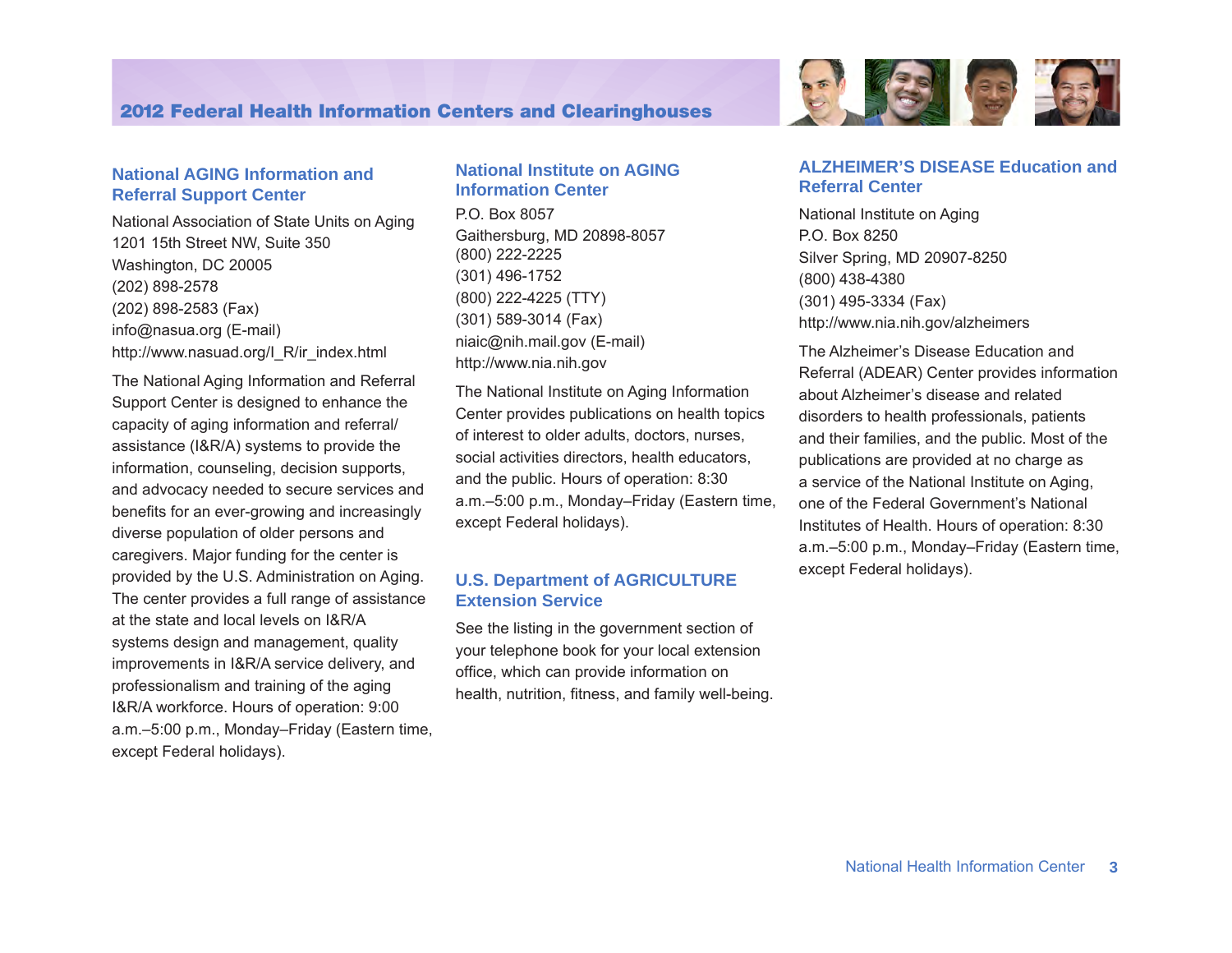

#### **National Institute of ARTHRITIS and MUSCULOSKELETAL and SKIN DISEASES Information Clearinghouse**

NIAMS/National Institutes of Health 1 AMS Circle Bethesda, MD 20892-3675 (877) 22-NIAMS (226-4267) (301) 495-4484 (301) 565-2966 (TTY) (301) 718-6366 (Fax) [niamsinfo@mail.nih.gov](mailto:niamsinfo@mail.nih.gov) (E-mail) <http://www.niams.nih.gov>

The National Institute of Arthritis and Musculoskeletal and Skin Diseases (NIAMS) Information Clearinghouse serves the public, patients, and health professionals by providing information about bones, joints, muscles, and skin, locating other information sources, creating health information materials, and participating in a national federal database on health information. Hours of operation: 8:30 a.m.–5:00 p.m., Monday–Friday (Eastern time, except Federal holidays).

#### **AbleData (ASSISTIVE DEVICES, REHABILITATION)**

8630 Fenton Street, Suite 930 Silver Spring, MD 20910 (800) 227-0216 (301) 608-8912 (TTY) (301) 608-8958 (Fax) [abledata@macrointernational.com](mailto:abledata@macrointernational.com) (E-mail) <http://www.abledata.com>

The AbleData project provides information resources on assistive devices and rehabilitation equipment products for people with disabilities, including the AbleData database of product information. The database includes detailed information on products for use in all aspects of independent living, including personal care, transportation, communication, and recreation. Custom searches provide specific information on products, including generic and brand names, description, manufacturer, availability, and cost. AbleData can also be searched independently through the Internet. AbleData is funded by the National Institute on Disability and Rehabilitation Research, U.S. Department of Education. Hours of operation: 8:30 a.m.–5:30 p.m., Monday– Friday (Eastern time, except Federal holidays).

#### **National AUDIOVISUAL Center**

National Technical Information Service U.S. Department of Commerce 5301 Shawnee Road Alexandria, VA 22312 (800) 553-NTIS (553-6847) (703) 605-6000 (703) 605-6900 (Fax) [info@ntis.gov](mailto:info@ntis.gov) (E-mail) <http://www.ntis.gov/products/nac.aspx>

The National Audiovisual Center is a unique centralized resource for federally developed training and education materials. It's collection contains more than 9,000 audiovisual and media productions. The range of subject areas includes training in occupational safety and health, fire services, law enforcement, and foreign languages. Information and educational materials include areas such as history, health, agriculture, and natural resources. Hours of operation: 8:00 a.m.–6:00 p.m., Monday–Friday (Eastern time, except Federal holidays).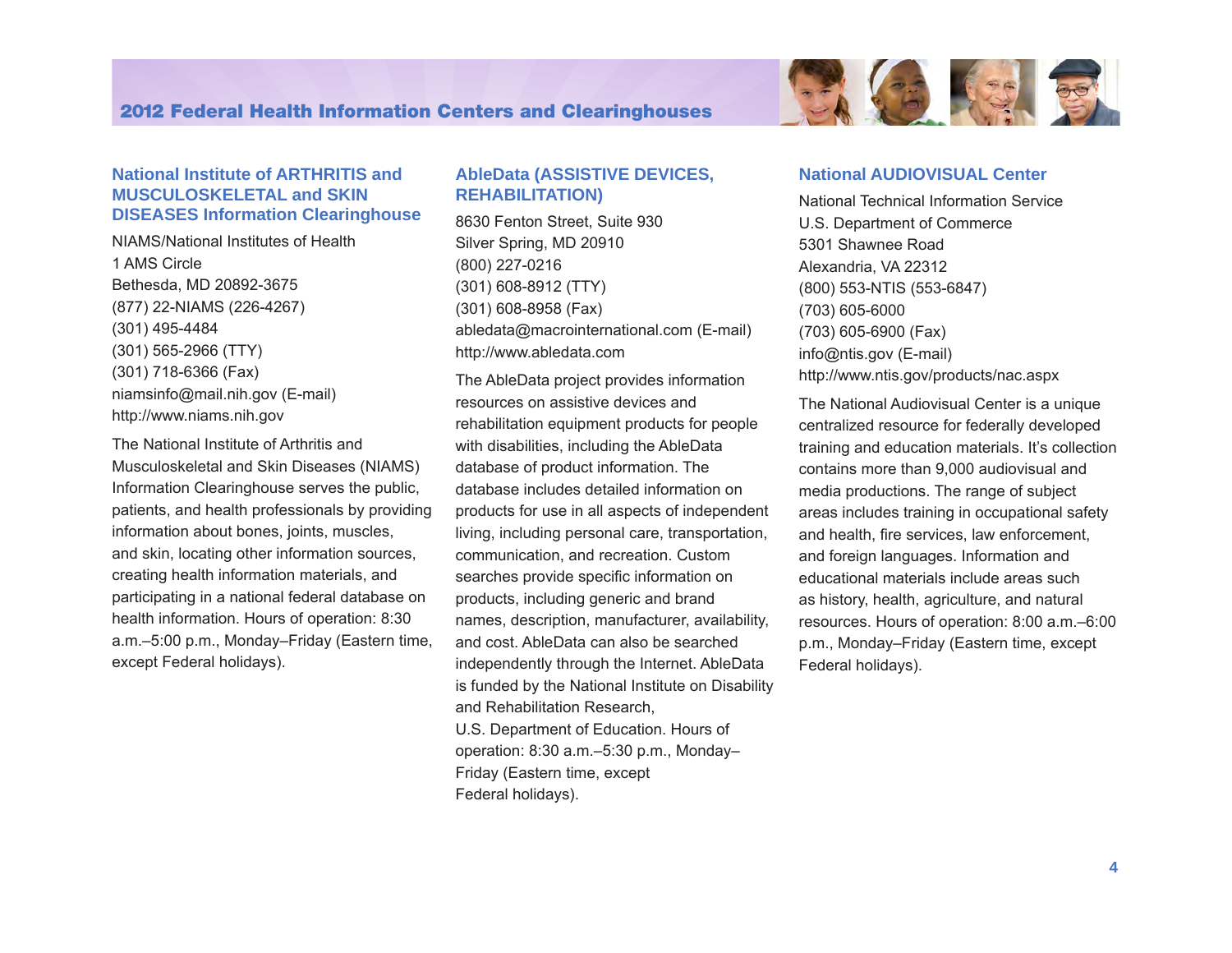

Library of Congress Reference Section 1291 Taylor Street NW Washington, DC 20542-0001 (202) 707-5100 (202) 707-0744 (TDD) (202) 707-0712 (Fax) [nls@loc.gov](mailto:nls@loc.gov) (E-mail) <http://www.loc.gov/nls>

The National Library Service for the Blind and Physically Handicapped administers a national library service that provides braille and recorded books and magazines on free loan to eligible residents of the United States or American citizens living abroad who cannot read or use standard printed materials because of permanent or temporary visual or physical disabilities. Hours of operation: 8:00 a.m.–4:30 p.m., Monday–Friday (Eastern time, except Federal holidays).

#### **CANCER Information Service**

Office of Communications and Education National Cancer Institute Suite 300 6116 Executive Boulevard Bethesda, MD 20892-8322 (800) 4-CANCER (422-6237) (877) 44U-QUIT (448-7848) (Smoking Cessation) [cancergovstaff@mail.nih.gov](mailto:cancergovstaff@mail.nih.gov) (E-mail) <http://www.cancer.gov>

The Cancer Information Service (CIS) provides information about cancer and cancerrelated resources to patients, the public, and health professionals. Inquiries are handled by trained information specialists and Spanishspeaking staff members are available. CIS distributes free publications from the National Cancer Institute. Hours of operation: Phone—8:00 a.m.–8:00 p.m., and Live Help/ Chat—8:00 a.m.–11:00 p.m., Monday–Friday (Eastern time, except Federal holidays).



#### **National CHILD CARE INFORMATION and TECHNICAL ASSISTANCE Center**

Administration for Children and Families 9300 Lee Highway Fairfax, VA 22031 (800) 616-2242 (800) 716-2242 (Fax) [info@nccic.org](mailto:info@nccic.org) (E-mail) <http://nccic.acf.hhs.gov>

The National Child Care Information and Technical Assistance Center (NCCIC), a service of the Child Care Bureau, is a national clearinghouse and technical assistance center that provides comprehensive child care information resources and technical assistance services to Child Care and Development Fund administrators and other key stakeholders. NCCIC also provides question and answer services, the NCCIC Online Library and Web site, technical assistance and training to states, conference and meeting support, and publications. Hours of operation: 8:30 a.m.–5:30 p.m., Monday–Friday (Eastern time, except Federal holidays).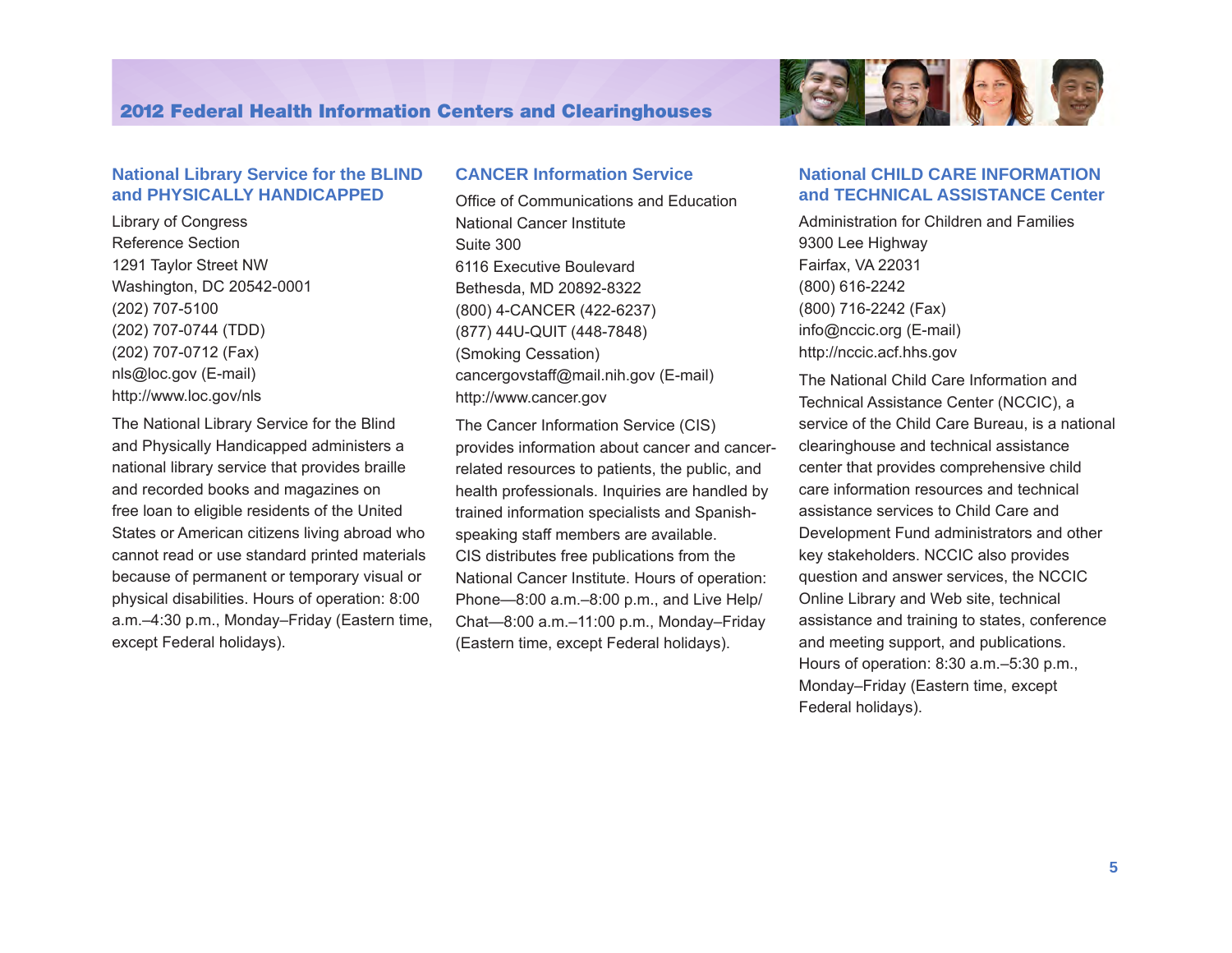#### *Eunice Kennedy Shriver* **National Institute of CHILD HEALTH and HUMAN DEVELOPMENT Information Resource Center**

P.O. Box 3006 Rockville, MD 20847 (800) 370-2943 (888) 320-6942 (TTY) (866) 760-5947 (Fax) (800) 505-2742 "Back to Sleep" Campaign [nichdinformationresourcecenter@mail.nih.gov](mailto:nichdinformationresourcecenter@mail.nih.gov)  (E-mail) <http://www.nichd.nih.gov>

children, adults, families, and communities.<br>NICHD has primary responsibility for The *Eunice Kennedy Shriver* National Institute of Child Health and Human Development (NICHD) Information Resource Center provides information on health issues related to NICHD research. NICHD supports and conducts research on health topics related to conducting and supporting basic, clinical, and translational research in the biomedical, behavioral, and social sciences related to child and maternal health, in medical rehabilitation,

and in the reproductive sciences. NICHD also sponsors health education programs including: "Back to Sleep," designed to educate families and caregivers about reducing the risk of sudden infant death syndrome (SIDS); "Milk Matters," designed to educate children, parents, and health care providers about the importance of calcium for strong bones and lifelong health; and "Media-Smart Youth: Eat, Think, and Be Active!" designed to teach 11- to 13-year-olds about media and how it impacts decisions on nutrition and physical activity. The NICHD also leads a consortium of Federal agencies in leading the National Children's Study, which will examine environmental effects on child health and development. The NICHD Information Resource Center offers trained information specialists who have access to information and referral services on topics related to the mission of the NICHD. The information specialists provide information in both English and Spanish. Hours of operation: 8:30 a.m.–5:00 p.m., Monday–Friday (Eastern time, except Federal holidays).



EN SE EL

Children's Bureau Administration for Children and Families 1250 Maryland Avenue SW, 8th Floor Washington, DC 20024 (800) 394-3366 (703) 225-2331 (703) 225-2357 (Fax) [info@childwelfare.gov](mailto:info@childwelfare.gov) (E-mail) <http://www.childwelfare.gov>

The Child Welfare Information Gateway provides access to information and resources to help protect children and strengthen families. The Child Welfare Information Gateway promotes the safety, permanency, and well-being of children and families by connecting child welfare, adoption and related professionals as well as concerned citizens to timely, essential information. A service of the Children's Bureau, Administration for Children and Families, U.S. Department of Health and Human Services, they also provide access to print and electronic publications, Web sites, and online databases covering a wide range of topics from prevention to permanency, including child welfare, child abuse and neglect, adoption, search and reunion, and more. Hours of operation: 8:30 a.m.–5:00 p.m., Monday–Friday (Eastern time, except Federal holidays).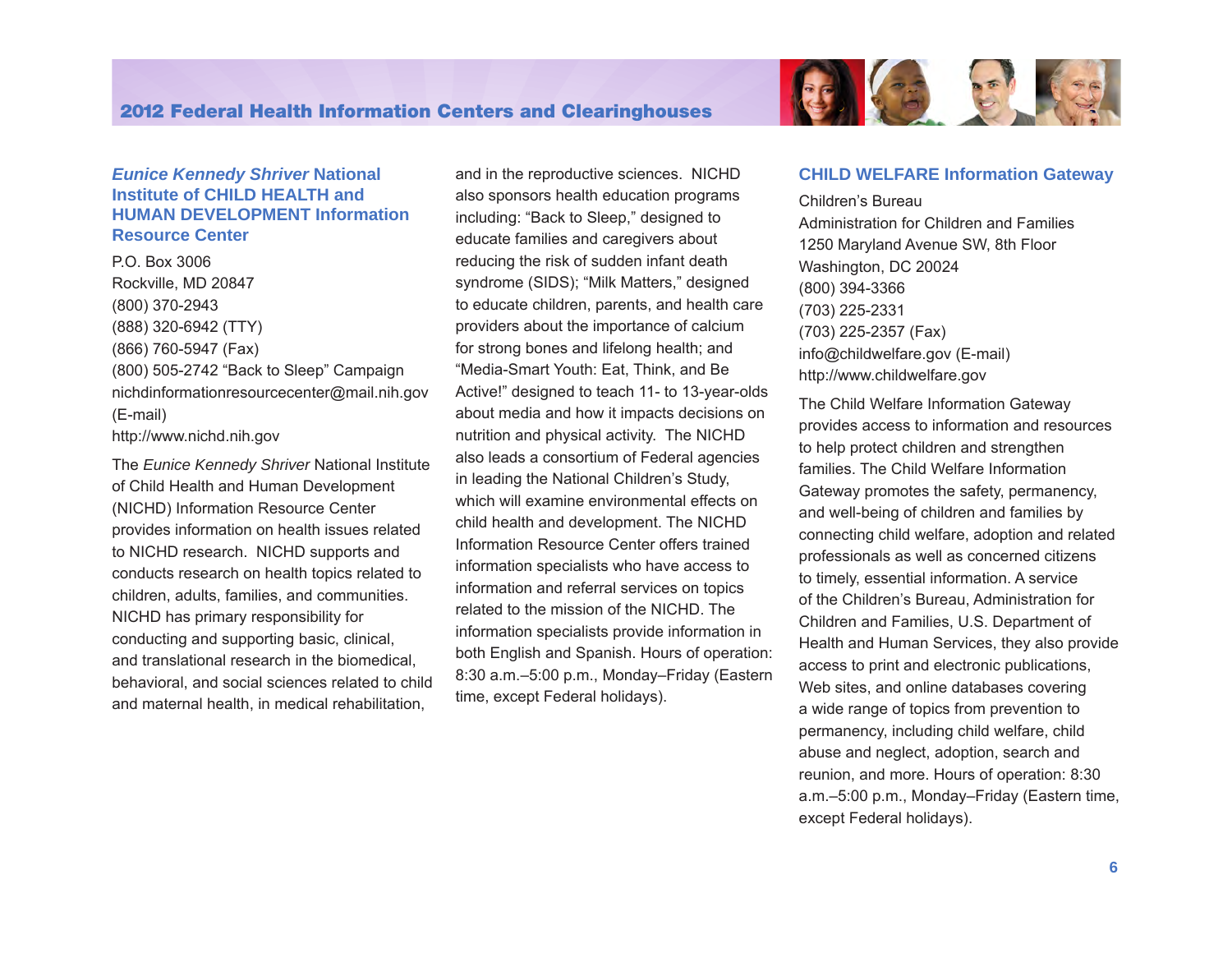

#### **Federal CITIZEN INFORMATION Center**

Pueblo, CO 81009 (800) 333-4636 (FED-INFO) <http://www.pueblo.gsa.gov>

The Federal Citizen Information Center (FCIC) has been a trusted one-stop source for answers to questions about consumer problems and government services for more than 35 years. The quarterly Consumer Information Catalog lists more than 200 free or low-cost federal publications on a variety of topics. The Consumer Action Handbook is a 160-page guide designed to help citizens find the best and most direct source for assistance with their consumer problems and questions. FCIC on the web (USA.gov, Kids.gov, Pueblo. gsa.gov, ConsumerAction.gov, GobiernoUSA. gov and Consumidor.gov) features these publications, and many more, that visitors can view, print out, or download for free. It also features consumer news and tips and updates from various Federal agencies. FCIC's National Contact Center has specially trained staff who can answer questions in English and Spanish about all aspects of the Federal Government or direct callers to an appropriate contact. Hours of operation: 8:00 a.m.–8:00 p.m., Monday–Friday (Eastern time, except Federal holidays). Recorded information on popular topics is available around the clock.

#### **National Center for COMPLEMENTARY and ALTERNATIVE MEDICINE Information Clearinghouse**

P.O. Box 7923 Gaithersburg, MD 20898-7923 (888) 644-6226 (866) 464-3615 (TTY) (866) 464-3616 (Fax) [info@nccam.nih.gov](mailto:info@nccam.nih.gov) (E-mail) <http://nccam.nih.gov>

The National Center for Complementary and Alternative Medicine (NCCAM) Information Clearinghouse operates a toll-free telephone service. Information specialists search NCCAM databases for scientific information on CAM therapies or conditions and can answer inquiries in English and Spanish. The Fax-on-Demand service, with factsheets and other information, is also available through the tollfree number. NCCAM services and materials are provided at no cost. The clearinghouse does not provide medical referrals, medical advice, or recommendations for specific CAM therapies. Hours of operation: 8:30 a.m.–5:00 p.m., Monday–Friday (Eastern time, except Federal holidays).

#### **National CRIMINAL JUSTICE Reference Service**

P.O. Box 6000 Rockville, MD 20849-6000 (800) 851-3420 (301) 519-5500 (International callers) (877) 712-9279 (TTY) (301) 947-8374 (TTY) (301) 519-5212 (Fax) <http://www.ncjrs.gov>

The National Criminal Justice Reference Service (NCJRS) was established in 1972 as a centralized information service for criminal justice practitioners and researchers. NCJRS provides reference services; distributes publications of the Department of Justice, Office of Justice Programs; acquires publications for its collection; and provides other services, such as document loan and information dissemination, via the Internet. A computerized database includes abstracts of all materials in the NCJRS collection. (The database is available on CD-ROM and on DIALOG.) Health issues covered by NCJRS include violence prevention; mental illness and crime; victimization; human development and criminal behavior; family violence and child abuse; health care fraud; substance abuse and treatment; and correctional health care, including AIDS and tuberculosis. Hours of operation: 10:00 a.m.–6:00 p.m., Monday–Friday (Eastern time, except Federal holidays).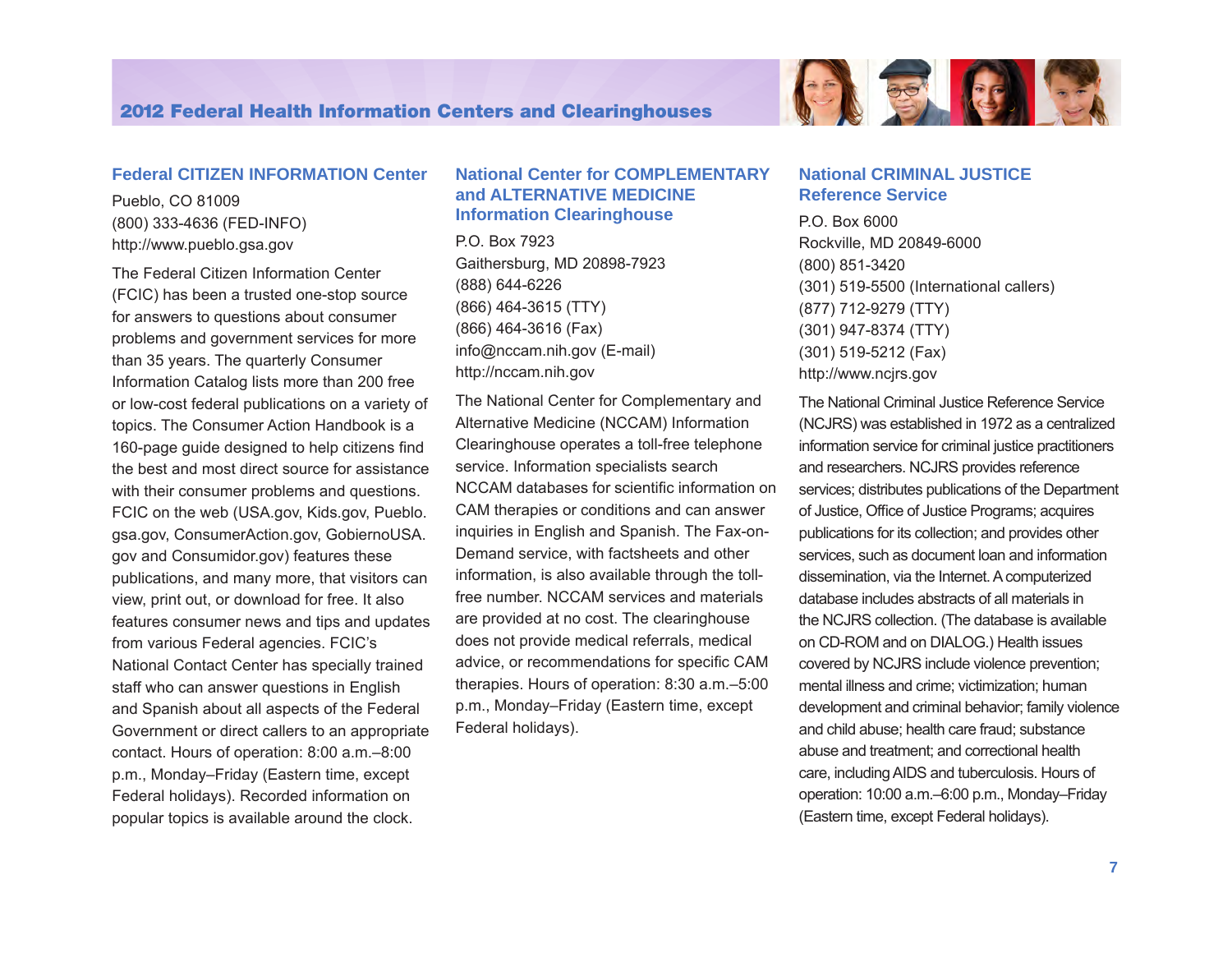

#### **National Consortium on DEAF-BLINDNESS**

Teaching Research Institute Western Oregon University 345 North Monmouth Avenue Monmouth, OR 97361 (800) 438-9376 (800) 854-7013 (TTY) (503) 838-8150 (Fax) [info@nationaldb.org](mailto:info@nationaldb.org) (E-mail) <http://www.nationaldb.org>

DB-LINK at the National Consortium on Deaf-Blindness (NCDB) provides information related to children and youth who are deaf-blind. Parents, service providers, administrators, and others who need information are invited to contact DB-LINK for information. NCDB is a collaborative effort of the Helen Keller National Center, Perkins School for the Blind, and the Teaching Research Institute of Western Oregon University. NCDB is the sponsor of the publication Deaf-Blind Perspectives. Hours of operation: 9:00 a.m.–5:00 p.m., Monday–Friday (Eastern time, except Federal holidays); voicemail 24 hours a day.

#### **National Institute on DEAFNESS and Other COMMUNICATION DISORDERS Information Clearinghouse**

1 Communication Avenue Bethesda, MD 20892-3456 (800) 241-1044 (800) 241-1055 (TTY) (301) 770-8977 (Fax) [nidcdinfo@nidcd.nih.gov](mailto:nidcdinfo@nidcd.nih.gov) (E-mail) <http://www.nidcd.nih.gov>

The National Institute on Deafness and Other Communication Disorders (NIDCD) Information Clearinghouse collects and disseminates information on hearing, balance, smell, taste, voice, speech, and language for health professionals, patients, people in industry, and the public. NIDCD maintains a database of references to brochures, books, articles, factsheets, organizations, and educational materials, called the NIDCD Health Information Index. It also develops publications, including directories, factsheets, brochures, information packets, and newsletters. Hours of operation: 8:30 a.m.– 5:00 p.m., Monday–Friday (Eastern time, except Federal holidays).

#### **National DIABETES Information Clearinghouse**

1 Information Way Bethesda, MD 20892-3560 (800) 860-8747 (703) 738-4929 (Fax) [ndic@info.niddk.nih.gov](mailto:ndic@info.niddk.nih.gov) (E-mail) <http://diabetes.niddk.nih.gov>

The National Diabetes Information Clearinghouse (NDIC) is an information and referral service of the National Institute of Diabetes and Digestive and Kidney Diseases, one of the National Institutes of Health. The clearinghouse responds to written, telephone, and e-mail inquiries; develops and distributes publications about diabetes; and provides referrals to diabetes organizations, including support groups. NDIC maintains a database of patient and professional education materials from which literature searches are generated. Hours of operation: 8:30 a.m.–5:00 p.m., Monday–Friday (Eastern time, except Federal holidays).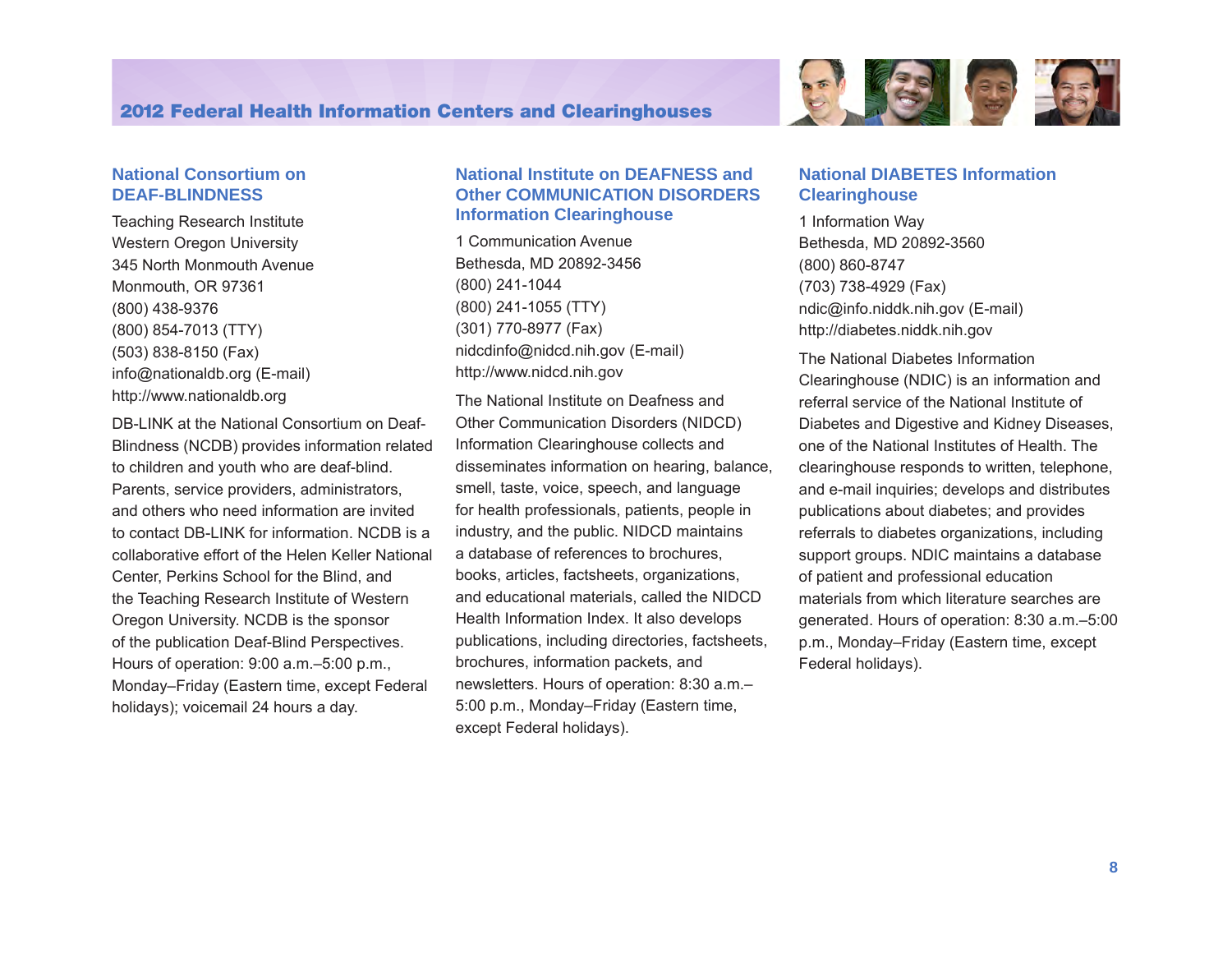#### **National DIGESTIVE DISEASES Information Clearinghouse**

2 Information Way Bethesda, MD 20892-3570 (800) 891-5389 (703) 738-4929 (Fax) [nddic@info.niddk.nih.gov](mailto:nddic@info.niddk.nih.gov) (E-mail) <http://digestive.niddk.nih.gov>

The National Digestive Diseases Information Clearinghouse (NDDIC) is an information and referral service of the National Institute of Diabetes and Digestive and Kidney Diseases, one of the National Institutes of Health. A central information resource on the prevention and management of digestive diseases, the clearinghouse responds to written inquiries, develops and distributes publications about digestive diseases, and provides referrals to digestive disease organizations, including support groups. NDDIC maintains a database of patient and professional education materials from which literature searches are generated. Hours of operation: 8:30 a.m.–5:00 p.m., Monday–Friday (Eastern time, except Federal holidays).

#### **National Dissemination Center for Children with DISABILITIES**

1825 Connecticut Avenue NW, Suite 700 Washington, DC 20009-5722 (800) 695-0285 (202) 884-8200 (Voice/TTY) (202) 884-8441 (Fax) [nichcy@fhi360.org](mailto:nichcy@aed.org) (E-mail) [http://nichcy.org](http://www.nichcy.org) 

The National Dissemination Center for Children with Disabilities (formerly the National Information Center for Children and Youth with Disabilities) is funded by the U.S. Department of Education, Office of Special Education Programs. The center serves as a central source of information on: disabilities in children and youth; programs and services for infants, children, and youth with disabilities; IDEA, the Nation's special education law; and research-based information on effective educational practices. All information and services are provided free of charge. Hours of operation: 9:00 a.m.–5:00 p.m., Monday–Friday (Eastern time, except Federal holidays).

#### **Clearinghouse on DISABILITY Information**

Office of Special Education and Rehabilitative Services U.S. Department of Education 550 12th Street SW, Room 5133 Washington, DC 20202-2550 (202) 245-7307 (202) 205-5637 (TDD) (202) 245-7636 (Fax) <http://www.ed.gov/about/offices/list/osers>

The clearinghouse provides information to people with disabilities, or anyone requesting information, by doing research and providing documents in response to inquiries. Information provided includes areas of Federal funding for disability-related programs. Clearinghouse staff is trained to refer requests to other sources of disability-related information, if necessary. Information provided may be useful to individuals with disabilities, their families, schools and universities, teacher's and/or school administrators, and organizations who have persons with disabilities as clients. Hours of operation: 8:30 a.m.–5:00 p.m., Monday–Friday (Eastern time, except Federal holidays).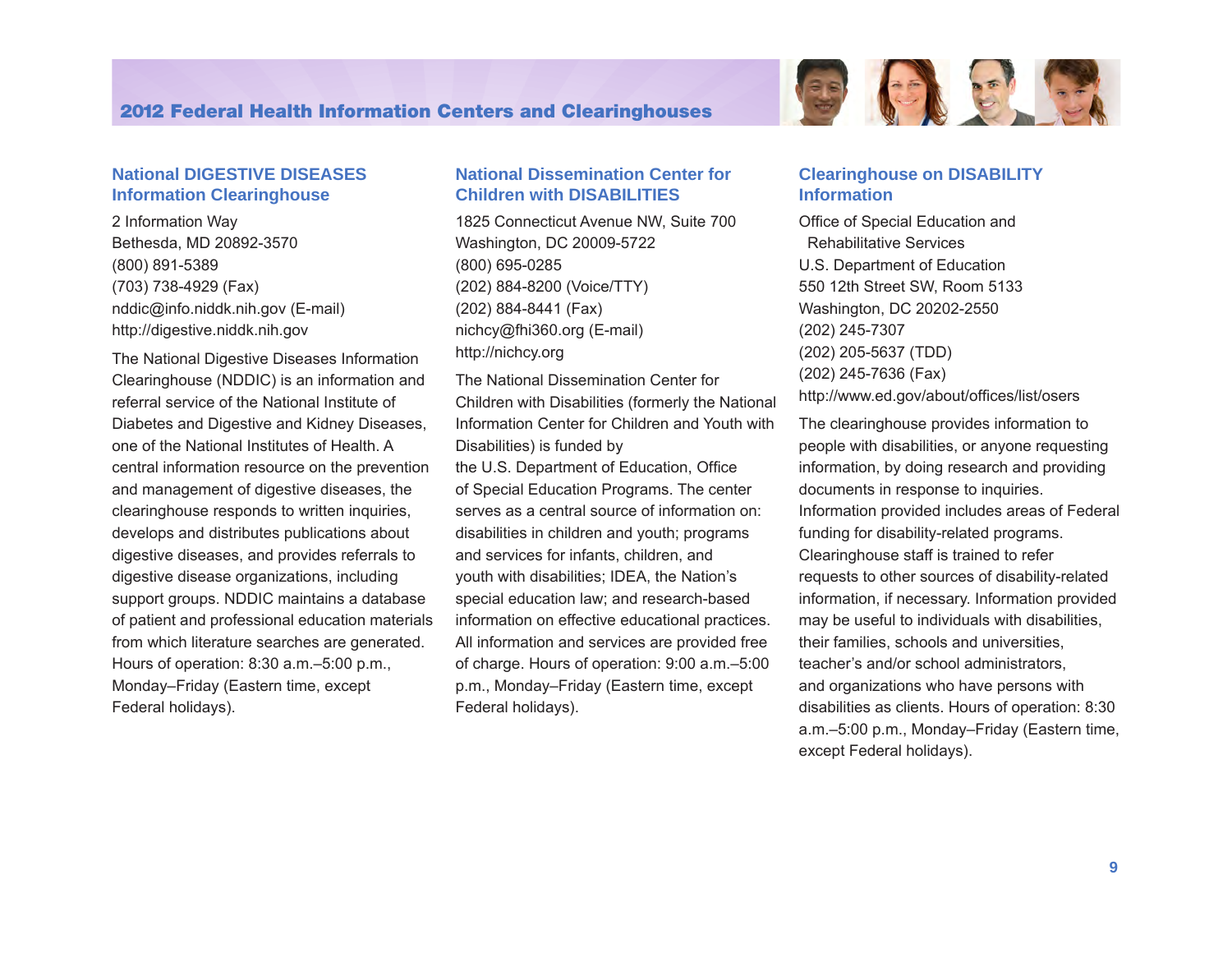

#### **National Center for the Dissemination of DISABILITY Research**

**SEDI** 

4700 Mueller Boulevard Austin, TX 78723-3081 (800) 266-1832 (512) 476-6861 (512) 476-2286 (Fax) ncddr@sedl.org (E-mail) <http://www.ncddr.org>

Funded by the National Institute on Disability and Rehabilitation Research (NIDRR), the National Center for the Dissemination of Disability Research (NCDDR) responds to NIDRR's concern for increasing the effective use of NIDRR-sponsored research results in shaping new technologies, improving service delivery, and expanding decision making options for people with disabilities and their families. The NICDDR leverages resources through collaborative working relationships with experts in standards of evidence and systematic reviews, NIDRRfunded researchers, and agencies engaged in disseminating disability research results. Hours of operation: 8:00 a.m.–5:00 p.m., Monday–Friday (Central time, except Federal holidays).

#### **Safe DRINKING WATER Hotline**

Office of Ground Water and Drinking Water U.S. Environmental Protection Agency Ariel Rios Building, 4606M 1200 Pennsylvania Avenue NW Washington, DC 20460 (800) 426-4791 (703) 412-3330 (Local and International calls) http://[water.epa.gov/drink/hotline/inde](http://water.epa.gov/drink/hotline/index.cfm)x.cfm

The EPA Safe Drinking Water Hotline is a service of the Office of Ground Water and Drinking Water. It provides the general public, regulators, medical and water professionals, academia, and media, with information about drinking water and ground water programs authorized under the Safe Drinking Water Act. The hotline responds to factual questions in the following program areas: local drinking water quality; drinking water standards; public drinking water systems; source water protection; large capacity residential septic systems; commercial and industrial septic systems; injection wells; and drainage wells. Hours of operation: 10:00 a.m.–4:00 p.m., Monday–Friday (Eastern time, except Federal holidays).

#### **National Institute on DRUG ABUSE Virtual Information Center**

Office of Science Policy and Communications National Institute on Drug Abuse 6001 Executive Boulevard, Room 5213 Bethesda, MD 20892-9561 (301) 443-1124 (240) 221-4007 (en español) (877) 643-2644 (Publication Orders) information@nida.nih.gov (E-mail) http://www.nida.nih.gov http://teens.drugabuse.gov (NIDA for Teens)

The National Institute on Drug Abuse Virtual Information Center (NIDA VIC) responds to inquiries sent to the Institute (via information $@$ nida.nih.gov, the NIDA and *NIDA for Teens*  Web sites, or phone) by the public, medical and health professionals, educators, researchers, people in the substance abuse field, and the media. Information is provided on the common drugs of abuse and a variety of topics related to drug abuse and addiction. The NIDA Research Dissemination Center (NIDA RDC) distributes publications for NIDA. To order free print copies of publication within the United States, call the NIDA RDC at (877) 643-2644, send them a fax at (240) 645-0227, or e-mail them at drugpubs@nida.nih.gov.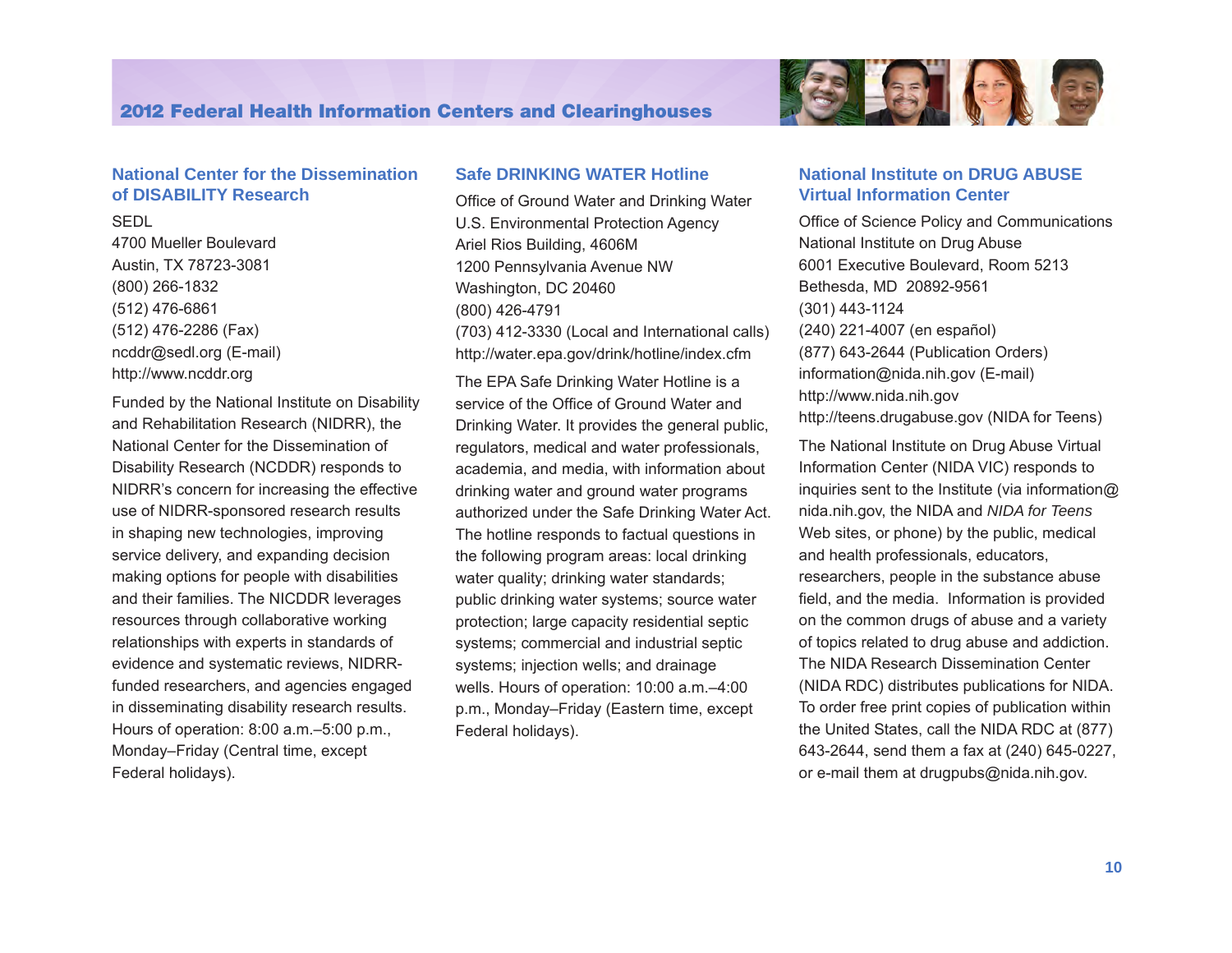E-mail or fax NIDA RDC for information on international shipping. Hours of operation: 8:30 a.m. – 5:00 p.m., Monday-Friday (Eastern time, except Federal holidays).

#### **DRUG POLICY Information Clearinghouse**

Office of National Drug Control Policy P.O. Box 6000 Rockville, MD 20849-6000 (800) 666-3332 (301) 519-5212 (Fax) [http://www.whitehousedrugpolicy.gov/about/](http://www.whitehousedrugpolicy.gov/about/clearingh.html)  [clearingh.html](http://www.whitehousedrugpolicy.gov/about/clearingh.html)

The clearinghouse supports the White House Office of National Drug Control Policy, National Criminal Justice Reference Service. Staffed by subject matter specialists, the clearinghouse serves as a resource for statistics, research data, and referrals useful for developing and implementing drug policy. It disseminates publications; writes and produces documents on drug-related topics; coordinates with Federal, state, and local agencies to identify data resources; and maintains a reading room offering a broad range of policy-related materials. Hours of operation: 10:00 a.m.–6:00 p.m., Monday–Friday (Eastern time, except Federal holidays).

#### **EDUCATION Resources Information Center**

ERIC Program c/o Computer Sciences Corporation 655 15th Street NW, Suite 500 Washington, DC 20005 (800) 538-3742 <http://www.eric.ed.gov>

The Education Resources Information Center (ERIC) is a digital library of education-related resources, sponsored by the Institute of Education Sciences of the U.S. Department of Education. ERIC's mission is to provide a comprehensive, easy-to-use, searchable, Internet-based bibliographic and fulltext database of education research and information that also meets the requirements of the Education Sciences Reform Act of 2002. A fundamental goal for ERIC's future is to increase the availability and quality of research and information for educators, researchers, and the general public. Hours of operation: 8:00 a.m.–8:00 p.m., Monday–Friday (Eastern time, except Federal holidays).

#### **National Center on ELDER ABUSE**

c/o University of California-Irvine Program in Geriatric Medicine 200 Building 101 The City Drive South Orange, CA 92868-3201 [ncea-info@aoa.hhs.gov](mailto:ncea-info@aoa.hhs.gov) (E-mail) <http://www.ncea.aoa.gov>

The National Center on Elder Abuse (NCEA) is a national resource for elder rights, law enforcement and legal professionals, public policy leaders, researchers, and the public. NCEA's mission is to promote understanding, knowledge sharing, and action on elder abuse, neglect, and exploitation. Hours of operation: 9:00 a.m.–5:00 p.m., Monday–Friday (Pacific time, except Federal holidays).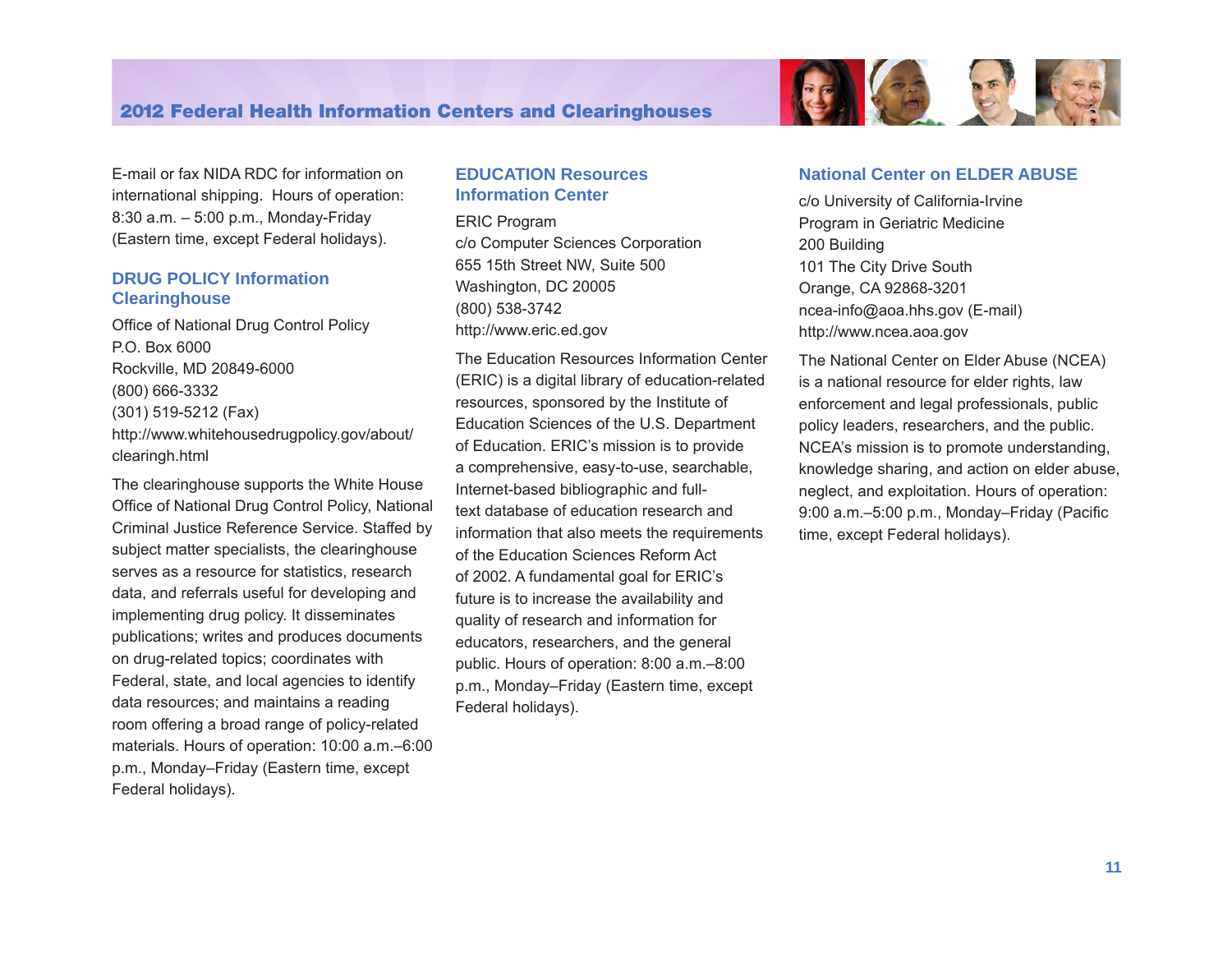

Administration on Aging One Massachusetts Avenue, NW Washington, DC 20001-1401 (800) 677-1116 [eldercarelocator@n4a.org](mailto:eldercarelocator@spherix.com) (E-mail) [http://www.eldercare.gov/eldercare.net/public/](http://www.eldercare.gov/eldercare.net/public/index.aspx) [index.aspx](http://www.eldercare.gov/eldercare.net/public/index.aspx)

 seniors. The service links family members The Eldercare Locator, a toll-free, operatorassisted service funded by the U.S. Administration on Aging, helps older adults and their caregivers find local services for and the public to the information and referral (I&R) services of their state and area agencies on aging. These I&R programs can help you identify appropriate services in the area where you or your family members reside.

Hours of operation: 9:00 a.m.–8:00 p.m., Monday–Friday (Eastern time, except Federal holidays); voicemail 24 hours a day.

#### **National ENDOCRINE and METABOLIC DISEASES Information Service**

6 Information Way Bethesda, MD 20892-3559 (888) 828-0904 (703) 738-4929 (Fax) [endoandmeta@info.niddk.nih.gov](mailto:endoandmeta@info.niddk.nih.gov) (E-mail) <http://www.endocrine.niddk.nih.gov>

The National Endocrine and Metabolic Diseases Information Service (NEMDIS) is a service of the National Institute of Diabetes and Digestive and Kidney Diseases (NIDDK). The NIDDK is part of the National Institutes of Health of the U.S. Department of Health and Human Services. The NEMDIS provides information about endocrine and metabolic diseases to people with endocrine and metabolic diseases and to their families, health care professionals, and the public. The NEMDIS answers inquiries, develops and distributes publications, and works closely with professional and patient organizations and Government agencies to coordinate resources about endocrine and metabolic diseases. Hours of operation: 8:30 a.m.–5:00 p.m., Monday–Friday (Eastern time, except Federal holidays).

#### **ENVIRONMENTAL Protection Agency**

National Library Network, MC 3404T 1200 Pennsylvania Avenue NW Washington, DC 20460-0001 (202) 566-0556 [epalibrarynetwork@epa.gov](mailto:epachemlibraries@epa.gov) (E-mail) <http://www.epa.gov/libraries>

6 梦日

The libraries offer general information about the agency and refer inquiries to the appropriate regional or program office. The public may visit and use the libraries collections onsite but materials do not circulate to non-EPA staff. The libraries do not distribute agency publications.

The EPA National Library Network is composed of libraries and repositories located in the Agency's Headquarters, Regional and Field Offices, Research Centers, and specialized laboratories, as well as Webbased access to electronic collections. Information about the EPA National Library Network, including a listing of libraries, may be accessed at [http://www.epa.gov/libaries](http://www.epa.gov/libraries).

The combined network collections contain information about the environment and related scientific, technical, management, and policy information. The EPA Online Library System is the Network's online catalog of library holdings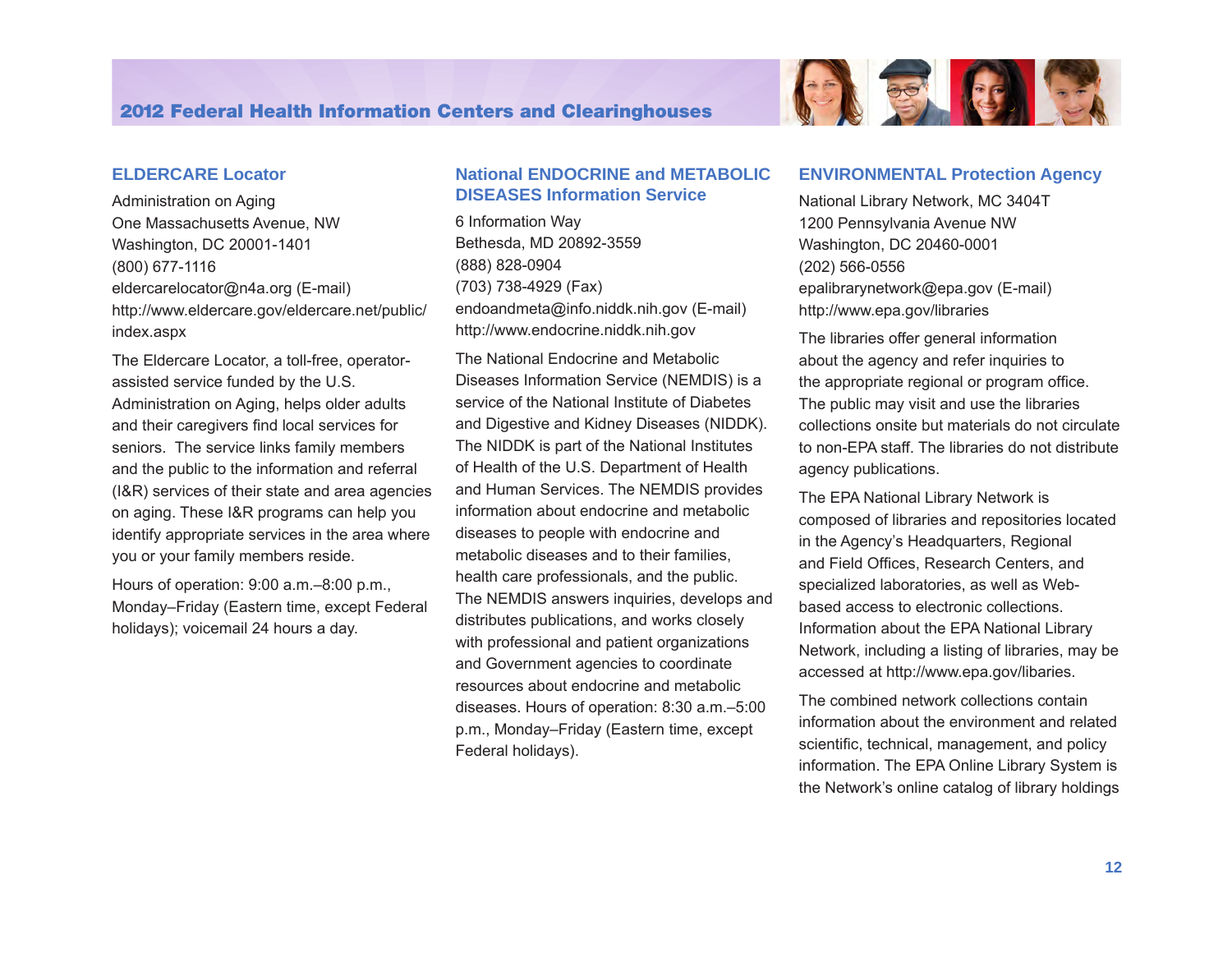

and is available at <http://www.epa.gov/> libraries/ols.htm. The public can request EPA library materials, including journals, books and EPA documents, via interlibrary loan from their local library. The National Environmental Publications Internet Site,

<http://www.epa.gov/nepis>, the Agency's gateway for EPA publications, provides free access to more than 31,000 electronic EPA documents and more than 7,000 hard-copy EPA documents. Hours of operation: Public - 8:30 a.m.–4:30 p.m., Monday–Friday; EPA Staff - 8:30 a.m.–4:30 p.m., Monday–Friday (Eastern time, except Federal holidays).

#### **National Clearinghouse on FAMILIES & YOUTH**

P.O. Box 13505 Silver Spring, MD 20911-3505 (301) 608-8098 (301) 608-8721 (Fax) <http://ncfy.acf.hhs.gov>

The clearinghouse links those interested in youth issues with the resources they need to better serve young people, families, and communities. It offers materials for distribution at conferences. The Web site includes a searchable literature database and information on funding sources. Hours of operation: 9:00 a.m.–5:00 p.m., Monday–Friday (Eastern time, except Federal holidays).

#### **FOOD and NUTRITION Information Center**

Agricultural Research Service, USDA National Agricultural Library 10301 Baltimore Avenue, Room 108 Beltsville, MD 20705-2351 (301) 504-5414 (301) 504-6409 (Fax) [fnic@ars.usda.gov](mailto:fnic@ars.usda.gov) (E-mail) [http://fnic.nal.usda.gov](http://fnic.nal.usda.gov/nal_display/index.php?info_center=4&tax_level=1) 

The Food and Nutrition Information Center (FNIC) is one of several information centers located at the National Agricultural Library, part of the U.S. Department of Agriculture's Agricultural Research Service. FNIC provides information on food, human nutrition, and food safety. Resource lists, databases, and many other food-and nutrition-related links are available on the FNIC Web site. FNIC collection includes books, manuals, journal articles, and audiovisual materials. Eligible patrons may borrow directly; others may borrow through interlibrary loan. Hours of operation: 8:30 a.m.–4:30 p.m., Monday–Friday (Eastern time, except Federal holidays).

#### **Center for FOOD SAFETY and Applied Nutrition Outreach and Information Center**

U.S. Food and Drug Administration 5100 Paint Branch Parkway (HFS-009) College Park, MD 20740-3835 (888) 723-3366 [consumer@fda.gov](mailto:consumer@fda.gov) (E-mail) <http://www.cfsan.fda.gov>

The goal of the Center for Food Safety and Applied Nutrition's (CFSAN) Communications and Coordination Branch (CCB) is to enhance CFSAN's ability to provide and respond to the public's desire/demand for more useful, timely, and accurate information regarding its regulated products. CCB was also established to enhance the Food and Drug Administration's ability to provide accurate and meaningful information to the public about food safety. In addition to providing food safety information, CCB provides assistance with other CFSAN issues including nutrition, dietary supplements, food labeling, cosmetics, food additives, and food biotechnology. Hours of operation: 10:00 a.m.–4:00 p.m., Monday–Friday (Central time). Consumer recorded information available 24 hours a day, 7 days a week.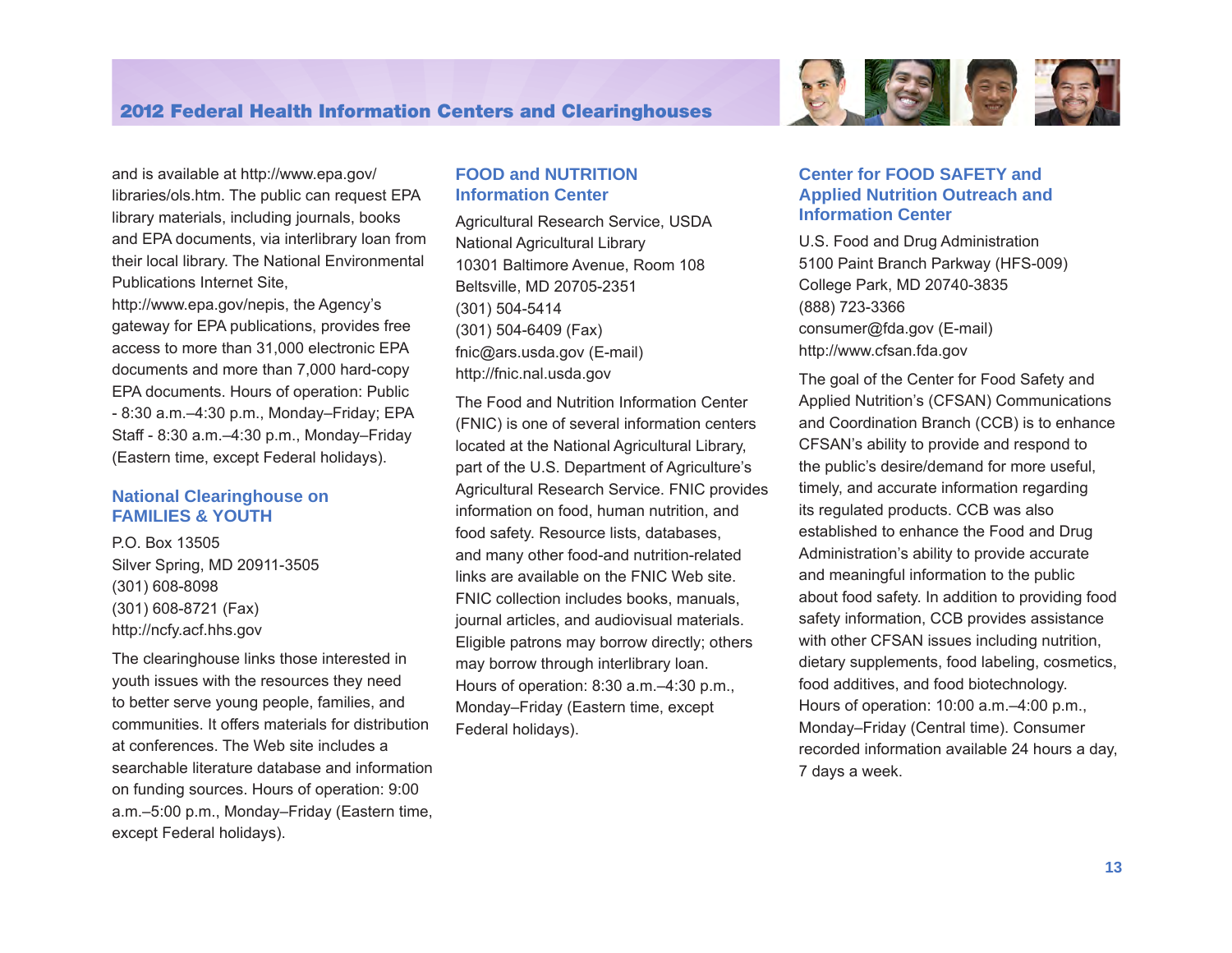

#### **GENETIC and RARE DISEASES Information Center**

P.O. Box 8126 Gaithersburg, MD 20898-8126 (888) 205-2311 (301) 251-4925 (International Callers) (888) 205-3223 (TTY) (301) 251-4911 (Fax) [gardinfo@nih.gov](mailto:gardinfo@nih.gov) (E-mail) <http://rarediseases.info.nih.gov/GARD>

The National Human Genome Research Institute (NHGRI) and the Office of Rare Diseases Research (ORDR) created the Genetics and Rare Diseases Information Center to help people find useful information, in English or Spanish, about genetic and rare diseases. You can write to GARD anytime via e-mail, letter, or fax. Bilingual information specialists are available to respond to inquiries in Spanish.

All information request are completely confidential. Hours of operation: 12:00 p.m.– 6:00 p.m., Monday–Friday (Eastern Time, except Federal holidays).

#### **National GUIDELINE Clearinghouse™**

Center for Outcomes and Evidence Agency for Healthcare Research and Quality 540 Gaither Road, 6th Floor Rockville, MD 20850 (301) 427-1600 [info@guideline.gov](mailto:info@guideline.gov) (E-mail) <http://www.guideline.gov>

The National Guideline Clearinghouse™ (NGC) is a public resource for evidence-based clinical practice guidelines. NGC is an initiative of the Agency for Healthcare Research and Quality (AHRQ), U.S. Department of Health and Human Services. NGC was originally created by AHRQ in partnership with the American Medical Association and the American Association of Health Plans (now America's Health Insurance Plans [AHIP]). Hours of operation: 8:00 a.m.–5:00 p.m., Monday–Friday (Eastern time, except Federal holidays).

#### **National HEALTH INFORMATION Center**

P.O. Box 1133 Washington, DC 20013-1133 (800) 336-4797 (301) 565-4167 (301) 984-4256 (Fax) [info@nhic.org](mailto:info@nhic.org) (E-mail) <http://www.health.gov/nhic>

The National Health Information Center (NHIC) helps the public and health professionals locate health information through identification of health information resources, an information and referral system, and publications. NHIC uses a database containing descriptions of healthrelated organizations to refer inquirers to the most appropriate resources. NHIC does not diagnose medical conditions or give medical advice. NHIC prepares publications and directories on health promotion and disease prevention topics. Hours of operation: 9:00 a.m.–5:30 p.m., Monday–Friday (Eastern time, except Federal holidays).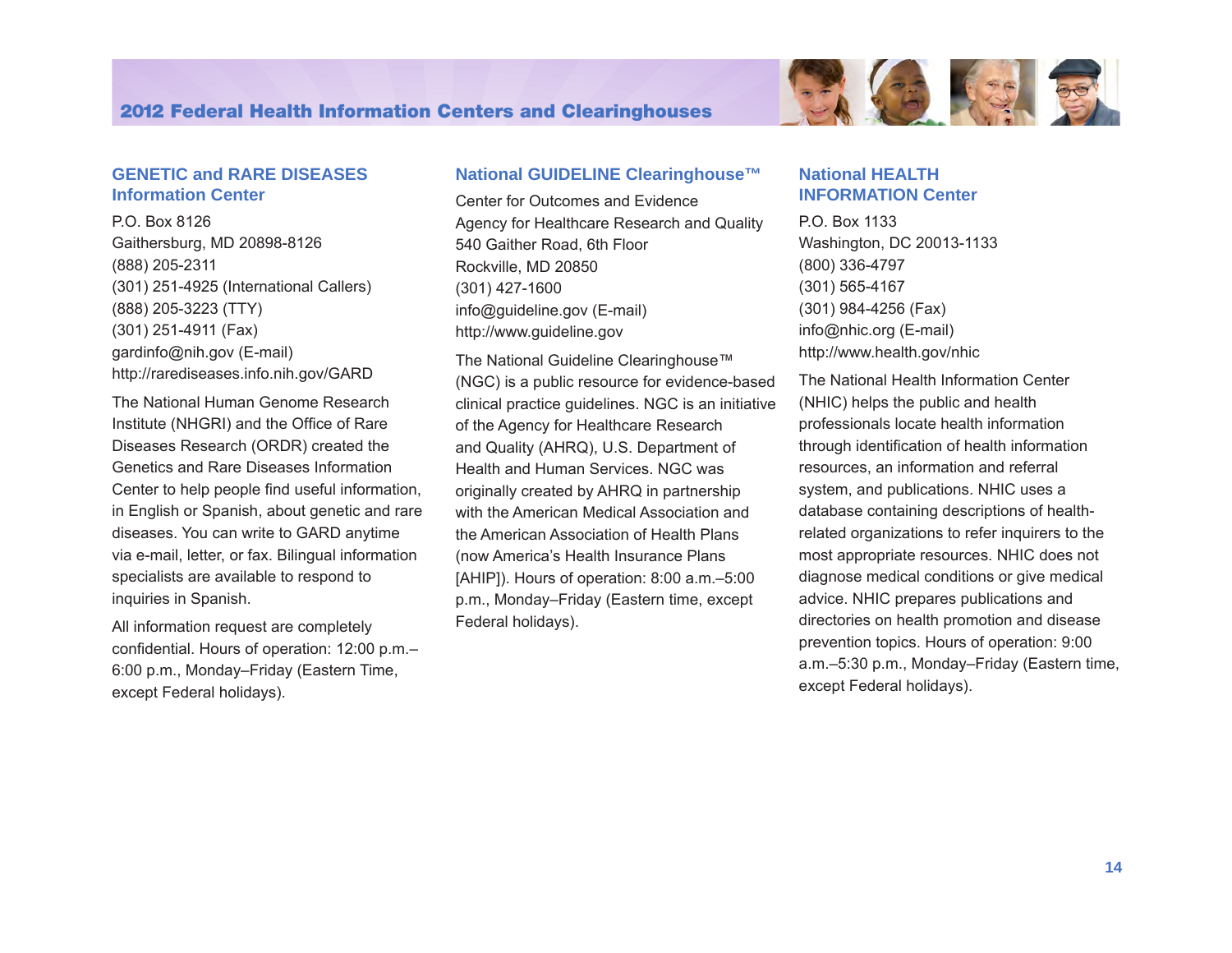

#### **HEALTH RESOURCES and SERVICES Administration Information Center**

P.O. Box 2910 Merrifield, VA 22118 (888) ASK-HRSA (275-4772) (877) 4TY-HRSA (489-4772) (TTY) (703) 442-9051 (703) 821-2098 (Fax) [ask@hrsa.gov](mailto:ask@hrsa.gov) (E-mail) <http://www.hrsa.gov>

The Health Resources and Services Administration (HRSA) Information Center provides publications, resources, and referrals on health care services for medically underserved individuals and populations. Trained information specialists answer questions, refer callers to subject-specific information resources, and provide HRSA publications. Spanish-speaking information specialists are available. Hours of operation: 8:30 a.m.–5:00 p.m., Monday–Friday (Eastern time, except Federal holidays).

#### **National Information Center on HEALTH SERVICES RESEARCH and Health Care Technology**

National Library of Medicine Building 38A, Room 4S-410 8600 Rockville Pike, MSC 3833 Bethesda, MD 20894 (301) 496-0176 (301) 402-3193 (Fax) [nichsr@nlm.nih.gov](mailto:nichsr@nlm.nih.gov) (E-mail) <http://www.nlm.nih.gov/nichsr>

The 1993 NIH Revitalization Act created a National Information Center on Health Services Research and Health Care Technology at the National Library of Medicine. The center works closely with the Agency for Healthcare Research and Quality to improve the dissemination of the results of health services research, with special emphasis on the growing body of evidence reports and technology assessments, which provide organizations with comprehensive, science-based information on common, costly medical conditions and new health care technologies. Hours of operation: 8:30 a.m.–5:00 p.m., Monday–Friday (Eastern time, except Federal holidays).

#### **National HEART, LUNG, and BLOOD Institute Health Information Center**

P.O. Box 30105 Bethesda, MD 20824-0105 (301) 592-8573 (240) 629-3255 (TTY) (301) 592-8563 (Fax) [nhlbIinfo@nhlbi.nih.gov](mailto:nhlbIinfo@nhlbi.nih.gov) (E-mail) <http://www.nhlbi.nih.gov>

The National Heart, Lung, and Blood Institute (NHLBI) provides leadership for a national program in diseases of the heart, blood vessels, lungs, and blood; blood resources; and sleep disorders. The NHLBI plans and directs research in development and evaluation of interventions and devices related to prevention, treatment, and rehabilitation of patients suffering from such diseases and disorders. For health professionals and the public, the NHLBI conducts educational activities, including development and dissemination of materials in the above areas, with an emphasis on prevention. Hours of operation: 8:30 a.m.– 5:00 p.m., Monday–Friday (Eastern time, except Federal holidays).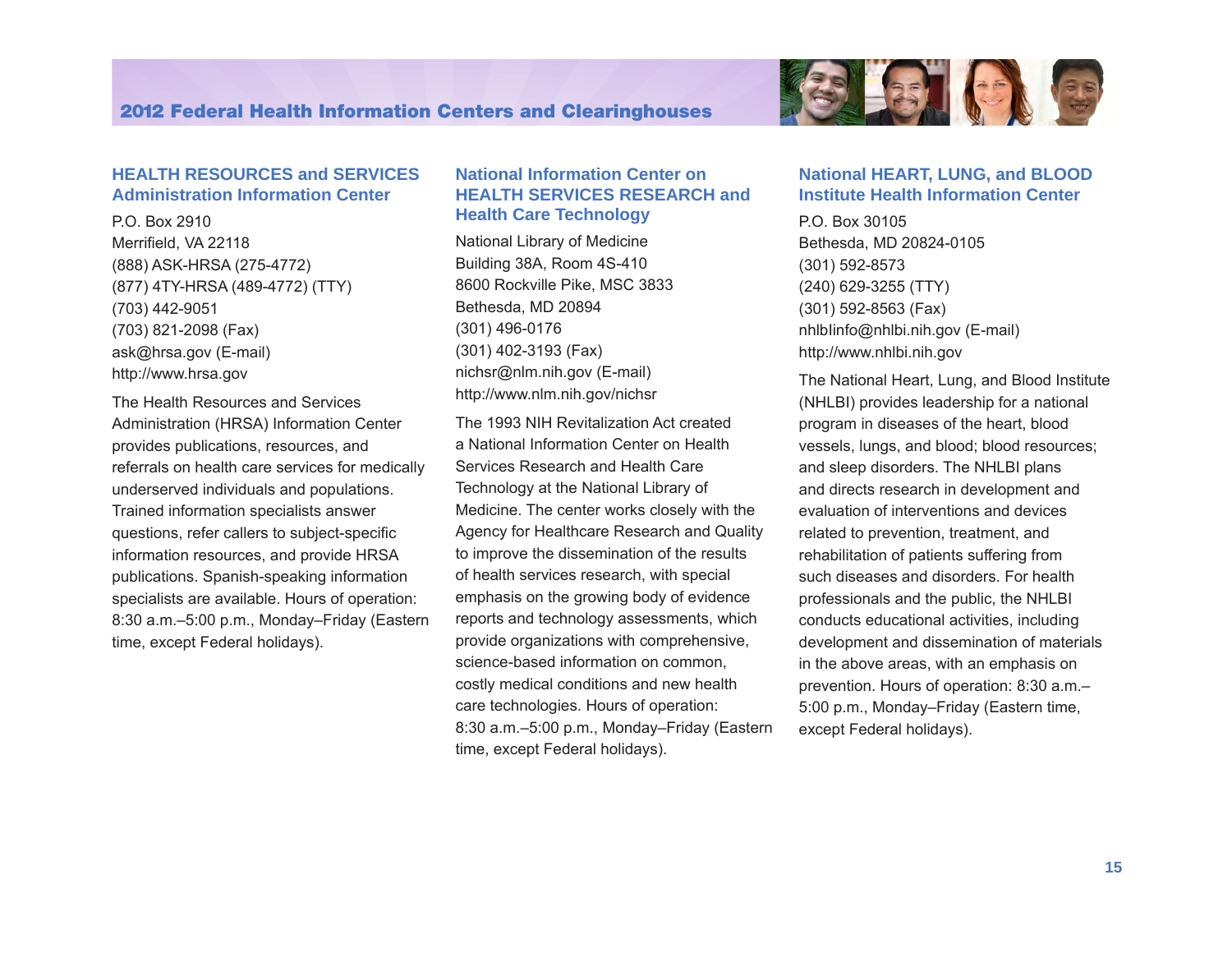

#### **National HEMATOLOGIC DISESASES Information Service**

7 Information Way Bethesda, MD 20892–3571 (888) 828-0877 (866) 569-1162 (TTY) (703) 738-4929 (Fax) [hematologic@info.niddk.nih.gov](mailto:hematologic@info.niddk.nih.gov) (E-mail) <http://www.hematologic.niddk.nih.gov>

The National Hematologic Diseases Information Service (NHDIS) is a service of the National Institute of Diabetes and Digestive and Kidney Diseases (NIDDK). The NIDDK is part of the National Institutes of Health of the U.S. Department of Health and Human Services. The NHDIS provides information about hematologic diseases to people with hematologic diseases and to their families, health care professionals, and the public. The NHDIS answers inquiries, develops and distributes publications, and works closely with professional and patient organizations and Government agencies to coordinate resources about hematologic diseases. Hours of operation: 8:30 a.m.– 5:00 p.m., Monday–Friday (Eastern time, except Federal holidays).

#### **SAMHSA's HOMELESSNESS Resource Center**

c/o Center for Social Innovation 200 Reservoir Street, Suite 202 Needham, MA 02494 (617) 467-6014 (617) 467-6015 (Fax) [generalinquiry@center4si.com](mailto:generalinquiry@center4si.com) (E-mail) <http://www.homeless.samhsa.gov>

SAMHSA's Homelessness Resource Center (HRC), seeks to improve the daily lives of people affected by homelessness and who have mental health, substance use problems and trauma histories. HRC does this through training and technical assistance, online learning opportunities, and publications for Homeless Service Providers. HRC also maintains an extensive knowledge database of studies, papers, and reports related to homelessness. Hours of operation: 9:00 a.m.–5:00 p.m., Monday–Friday (Eastern time, except Federal holidays).

#### **HUD USER (HOUSING and Urban Development)**

P.O. Box 23268 Washington, DC 20026-3268 (800) 245-2691 (202) 708-3178 (800) 927-7589 (TDD) (202) 708-9981 (Fax) [helpdesk@huduser.org](mailto:helpdesk@huduser.org) (E-mail) <http://www.huduser.org>

HUD USER disseminates publications for the U.S. Department of Housing and Urban Development's Office of Policy Development and Research. HUD USER offers database searches on housing research and provides reports on housing safety, housing for elderly and handicapped persons, and lead-based paint. Hours of operation: 8:00 a.m.–5:15 p.m., Monday–Friday (Eastern time, except Federal holidays).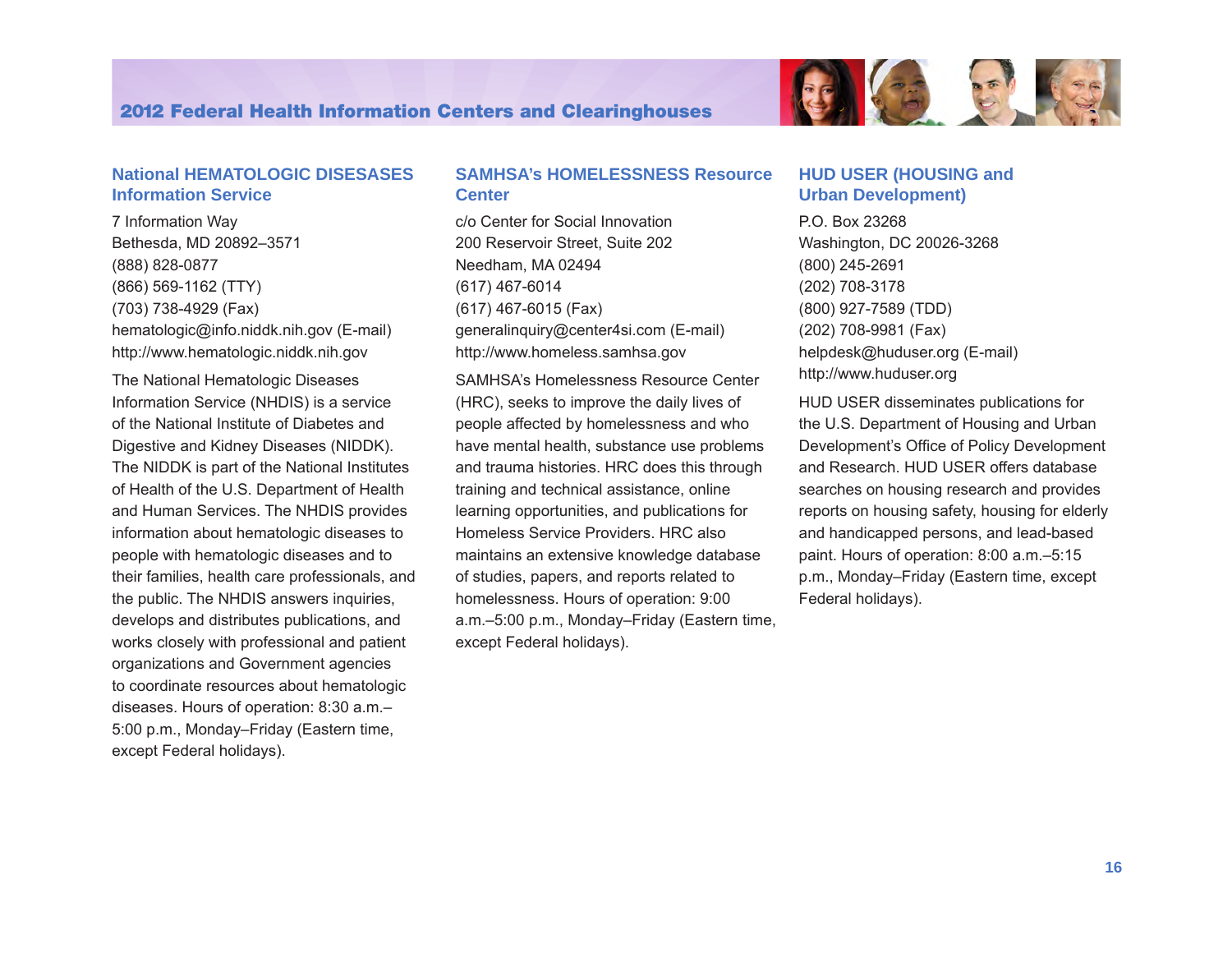

#### **National Sudden and Unexpected INFANT/CHILD DEATH and Pregnancy Loss Resource Center**

Georgetown University 2115 Wisconsin Avenue NW, Suite 601 Washington, DC 20057-1272 (866) 866-7437 (202) 687-7466 (202) 784-9777 (Fax) [info@sidscenter.org](mailto:info@sidscenter.org) (E-mail) <http://www.sidscenter.org>

The National Sudden and Unexpected Infant/ Child Death Resource Center (Resource Center) serves as a central source of information on sudden infant death and on promoting healthy outcomes for infants from the prenatal period through the first year of life and beyond. The Resource Center provides a toll-free information line and e-mail service to answer requests for information or publications; maintains an accessible Web site with continuously updated information, resources, and links to programs and services; identifies informational and educational needs within the Maternal and Child Health (MCH) and sudden infant death communities; develops print and Web-based materials for professionals and the public; dedicates one issue per month of the MCH Alert electronic newsletter to highlighting

current infant mortality topics; maintains comprehensive searchable databases of information; connects people with programs and services through direct referrals; promotes awareness and enhances knowledge through outreach activities; and works closely with the Maternal and Child Health Bureau and its consortium partners, parents-professional organizations, and government agencies. Hours of operation: 8:30 a.m.–5:00 p.m., Monday–Friday (Eastern time, except Federal holidays).

#### **National INJURY Information Clearinghouse**

U.S. Consumer Product Safety Commission 4330 East West Highway, Room 820 Bethesda, MD 20814 (301) 504-7921 (301) 504-0025 (Fax) <http://www.cpsc.gov/about/clrnghse.html>

Sponsored by the U.S. Consumer Product Safety Commission (CPSC), the clearinghouse collects and disseminates information on the causes and prevention of death, injury, and illness associated with consumer products. It compiles data obtained from accident reports, consumer complaints, death certificates, news clips, and the National Electronic Injury Surveillance System operated by the CPSC. Publications include statistical

analyses of data and hazard and accident patterns. Hours of operation: 8:00 a.m.–4:30 p.m., Monday–Friday (Eastern time, except Federal holidays).

#### **National KIDNEY and UROLOGIC Diseases Information Clearinghouse**

3 Information Way Bethesda, MD 20892-3580 (800) 891-5390 (703) 738-4929 (Fax) [nkudic@info.niddk.nih.gov](mailto:nkudic@info.niddk.nih.gov) (E-mail) <http://www.kidney.niddk.nih.gov>

The National Kidney and Urologic Diseases Information Clearinghouse (NKUDIC) is an information and referral service of the National Institute of Diabetes and Digestive and Kidney Diseases, one of the National Institutes of Health. The clearinghouse responds to written inquiries, e-mail, and telephone requests, develops and distributes publications about kidney and urologic diseases, and provides referrals to kidney and urologic disease organizations, including support groups. NKUDIC maintains a database of patient and professional education materials from which literature searches are generated. Hours of operation: 8:30 a.m.–5:00 p.m., Monday–Friday (Eastern time, except Federal holidays).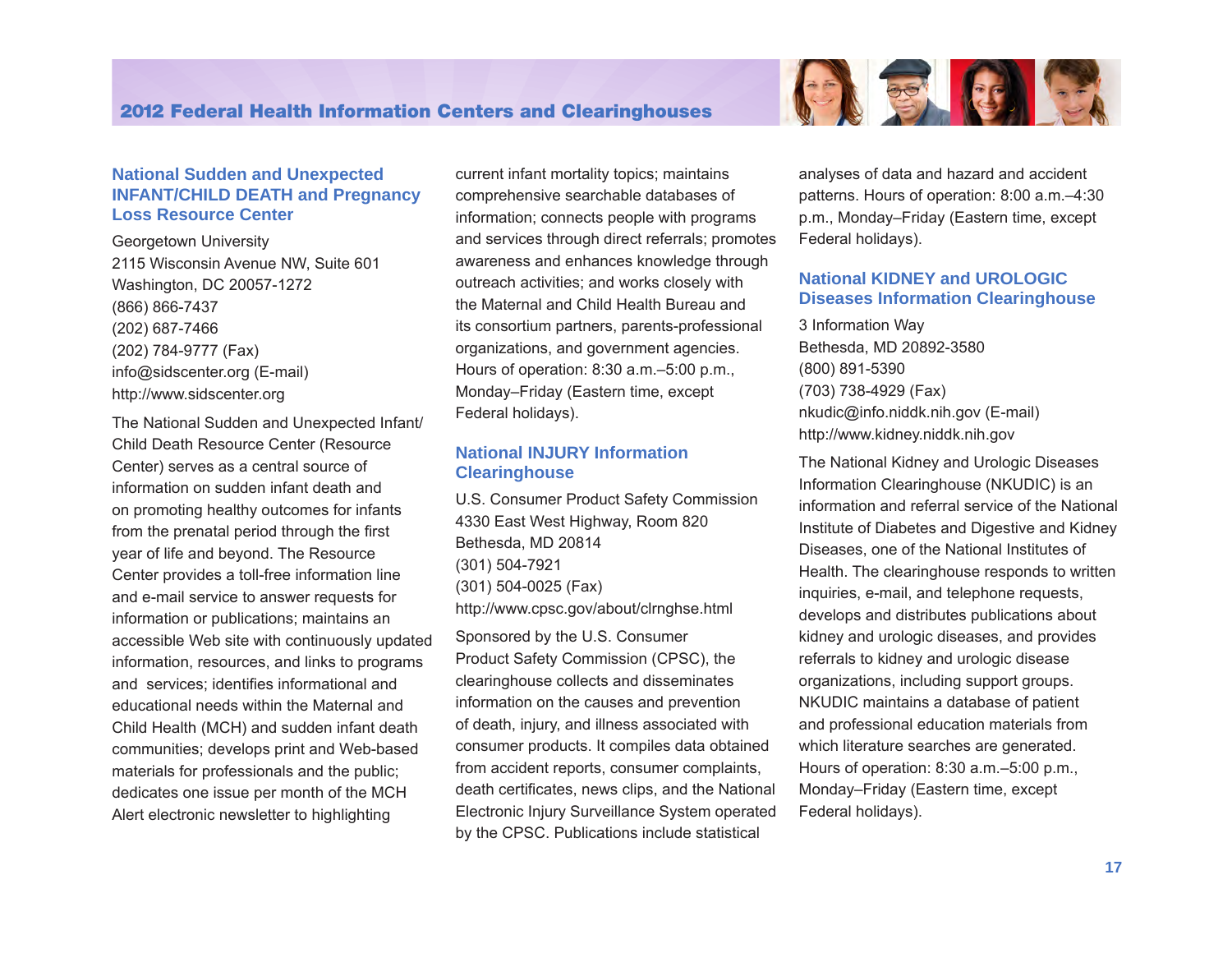

#### **National LEAD Information Center**

422 South Clinton Avenue Rochester, NY 14620 (800) 424-LEAD (424-5323) (585) 232-3111 (Fax) <http://www.epa.gov/lead/pubs/nlic.htm>

The National Lead Information Center (NLIC) is sponsored by the Environmental Protection Agency. NLIC provides information on lead poisoning and children, lead-based paint, a list of local and state contacts who can help, and other lead-related questions. Hours of operation: 8:00 a.m.–6:00 p.m., Monday–Friday (Eastern time, except Federal holidays).

#### **MATERNAL and CHILD HEALTH Information Resource Center**

1200 18th Street NW, Suite 700 Washington, DC 20036 (202) 842-2000 (202) 728-9469 (Fax) [mchirc@altarum.org](mailto:mchirc@altarum.org) (E-mail) <http://www.mchb.hrsa.gov/mchirc>

The Maternal and Child Health Information Resource Center (MCHIRC) is dedicated to the goal of helping MCH practitioners on the Federal, state, and local levels improve their capacity to gather, analyze, and use data for planning and policymaking. MCHIRC is funded by the Health Resources and Services Administration, Maternal and Child Health Bureau's Office of Data and Information Management. Hours of operation: 8:30 a.m.–5:00 p.m., Monday–Friday (Eastern time, except Federal holidays).

#### **MATERNAL and CHILD HEALTH Library**

National Center for Education in Maternal and Child Health Georgetown University P.O. Box 571272 Washington, DC 20057-1272 (202) 784-9770 (202) 784-9777 (Fax) [mchlibrary@ncemch.org](mailto:mchlibrary@ncemch.org) (E-mail) <http://www.mchlibrary.info>

The Maternal and Child Health (MCH) Library at Georgetown University provides the MCH community with accurate and timely information on a broad range of topics. Materials include the weekly newsletter MCH Alert, resource guides, full text publications, databases, and links to quality MCH sites. The MCH Library is funded under a cooperative agreement with the Maternal and Child Health Bureau, Health Resources and Services Administration, U.S. Department of Health and Human Services. Hours of operation: 8:30 a.m.–5:00 p.m., Monday–Friday (Eastern time, except Federal holidays).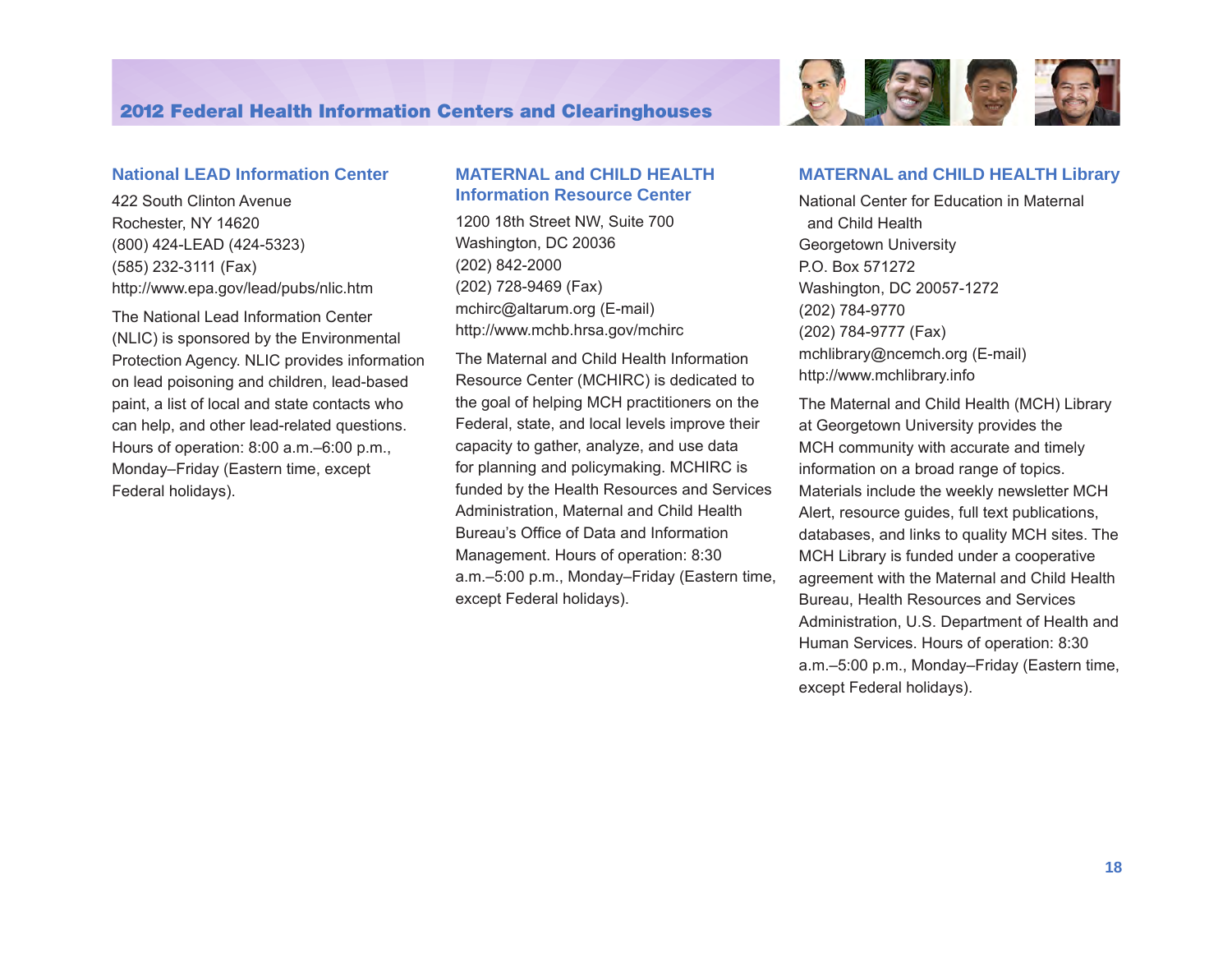

#### **National MATERNAL and CHILD ORAL HEALTH Resource Center**

Georgetown University Box 571272 Washington, DC 20057-1272 (202) 784-9771 (202) 784-9777 (Fax) [ohrcinfo@georgetown.edu](mailto:ohrcinfo@georgetown.edu) (E-mail) <http://www.mchoralhealth.org>

The purpose of the National Maternal and Child Oral Health Resource Center (OHRC) is to respond to the needs of states and communities in addressing current and emerging public oral health issues. OHRC supports health professionals, program administrators, educators, policymakers, and others with the goal of improving oral health services for infants, children, adolescents, and their families. ORHC collaborates with Federal, state, and local agencies; national and state organizations and associations; and foundations, to gather, develop, and share quality and valued information and materials. Hours of operation: 8:30 a.m.–5:00 p.m., Monday–Friday (Eastern time, except Federal holidays).

#### **Office of MINORITY HEALTH Resource Center**

Office of Minority Health P.O. Box 37337 Washington, DC 20013-7337 (800) 444-6472 (301) 251-1797 (301) 251-1432 (TDD) (301) 251-2160 (Fax) [info@omhrc.gov](mailto:info@omhrc.gov) (E-mail) [http://www.m](http://www.omhrc.gov)inorityhealth.hhs.gov

The center responds to information requests from health professionals and consumers on minority health issues and locates sources of technical assistance. It provides referrals to relevant organizations and distributes materials. Spanish-speaking operators are available. Hours of operation: 9:00 a.m.–5:00 p.m., Monday–Friday (Eastern time, except Federal holidays).

#### **National Institute for OCCUPATIONAL SAFETY and Health Information Inquiry Service**

4676 Columbia Parkway, C-19 Cincinnati, OH 45226-1998 (800) CDC-INFO (232-4636) (513) 533-8328 (888) 232-6348 (TTY) (513) 533-8347 (Fax) [cdcinfo@cdc-gov](mailto:cdcinfo@cdc-gov) (E-mail) <http://www.cdc.gov/niosh>

The National Institute for Occupational Safety and Health (NIOSH) Information Inquiry Service is a toll-free technical information service that provides convenient public access to NIOSH and its information resources. The service is available to anyone in the continental United States, Alaska, Hawaii, Puerto Rico, or the Virgin Islands. Hours of operation: 9:00 a.m.–4:00 p.m., Monday–Friday (Eastern time, except Federal holidays).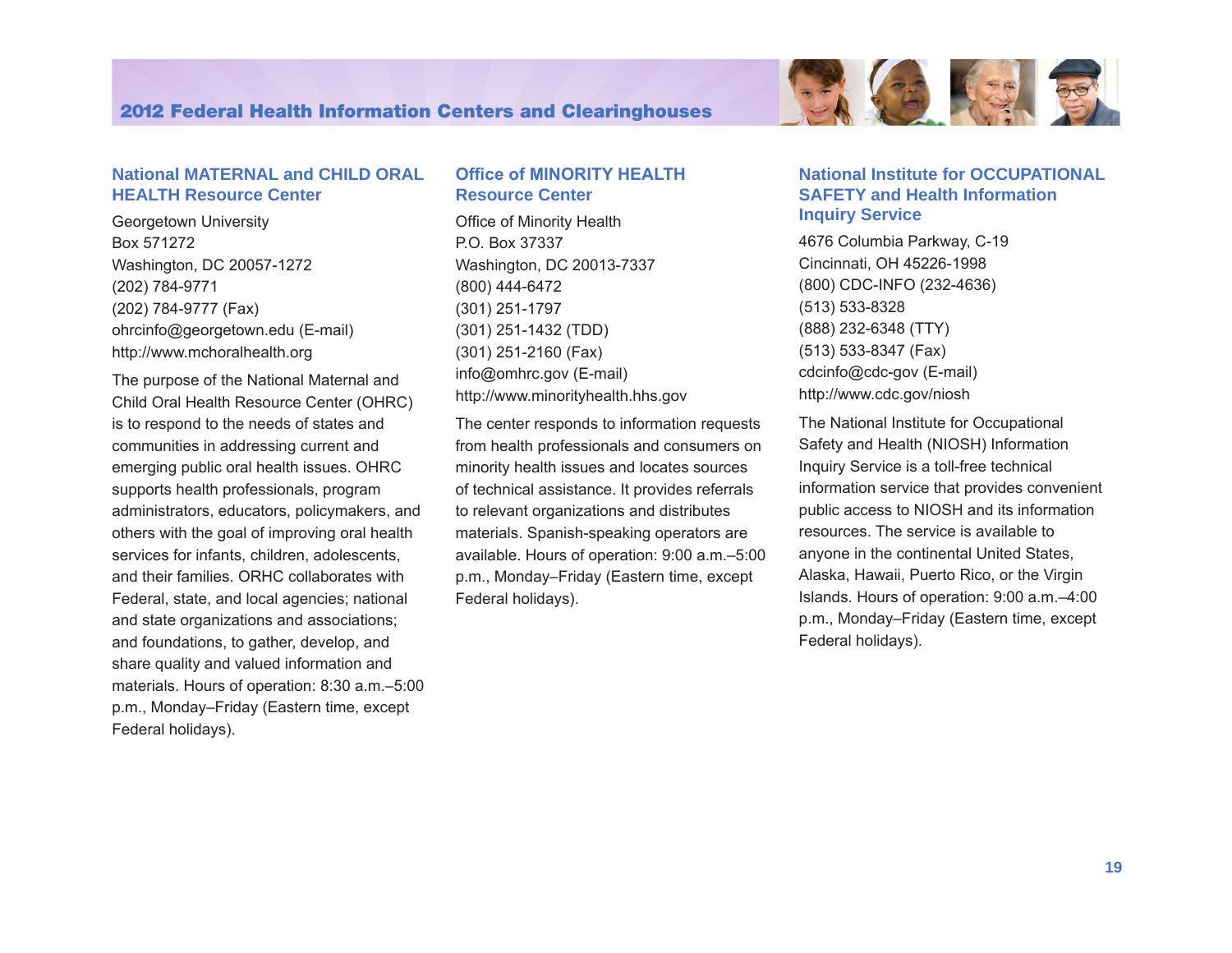

#### **National ORAL HEALTH Information Clearinghouse**

National Institute of Dental and Craniofacial Research 1 NOHIC Way Bethesda, MD 20892-3500 (866) 232-4528 (301) 480-4098 (Fax) [nidcrinfo@mail.nih.gov](mailto:nidcrinfo@mail.nih.gov) (E-mail) <http://www.nidcr.nih.gov>

The National Oral Health Information Clearinghouse (NOHIC) focuses on general oral health as well as the information needs of special care patients, including people with generic or systemic disorders that compromise oral health, whose medical treatments cause oral problems, or whose mental or physical disabilities complicate oral hygiene or treatment. NOHIC develops and distributes information and educational materials on general oral health and special care topics and provides information services with trained staff to respond to specific interests and questions. Hours of operation: 8:30 a.m.–5:00 p.m., Monday–Friday (Eastern time, except Federal holidays); voicemail available after hours.

#### **NIH OSTEOPOROSIS and Related BONE DISEASES~National Resource Center**

2 AMS Circle Bethesda, MD 20892-3676 (800) 624-BONE (624-2663) (202) 223-0344 (202) 466-4315 (TTY) (202) 293-2356 (Fax) [nihboneinfo@mail.nih.gov](mailto:niamsboneInfo@mail.nih.gov) (E-mail) [http://www.bones.nih.gov](http://www.niams.nih.gov/bone) 

The National Institutes of Health (NIH) Osteoporosis and Related Bone Diseases ~ National Resource Center (NRC) a part of the U.S. Department of Health and Human Services, provides patients, health professionals, and the public with an important link to resources and information on metabolic bone diseases including osteoporosis, Paget's disease of the bone, and osteogenesis imperfecta. The NRC is dedicated to increasing the awareness, knowledge, and understanding of physicians, health professionals, patients, underserved and at-risk populations (such as Hispanic and Asian women, adolescents, and men), and the general public about the prevention, early detection, and treatment of osteoporosis and related bone diseases.

The NRC is supported by the National Institute of Arthritis and Musculoskeletal and Skin Diseases with contributions from the National Institute on Aging, *Eunice Kennedy Shriver* National Institute of Child Health and Human Development, National Institute of Dental and Craniofacial Research, National Institute of Diabetes and Digestive and Kidney Diseases, NIH Office of Research on Women's Health and HHS Office on Women's Health. Hours of operation: 8:30 a.m.–5:00 p.m., Monday–Friday (Eastern time, except Federal holidays).

#### **National PESTICIDE Information Center**

Oregon State University 310 Weniger Hallx Corvallis, OR 97331-6502 (800) 858-7378 (541) 737-0761 (Fax) [npic@ace.orst.edu](mailto:npic@ace.orst.edu) (E-mail) <http://npic.orst.edu>

The National Pesticide Information Center (NPIC) provides objective, science-based information about a wide variety of pesticiderelated topics, including pesticide product information, information on the recognition and management of pesticide poisonings, toxicology, and environmental chemistry.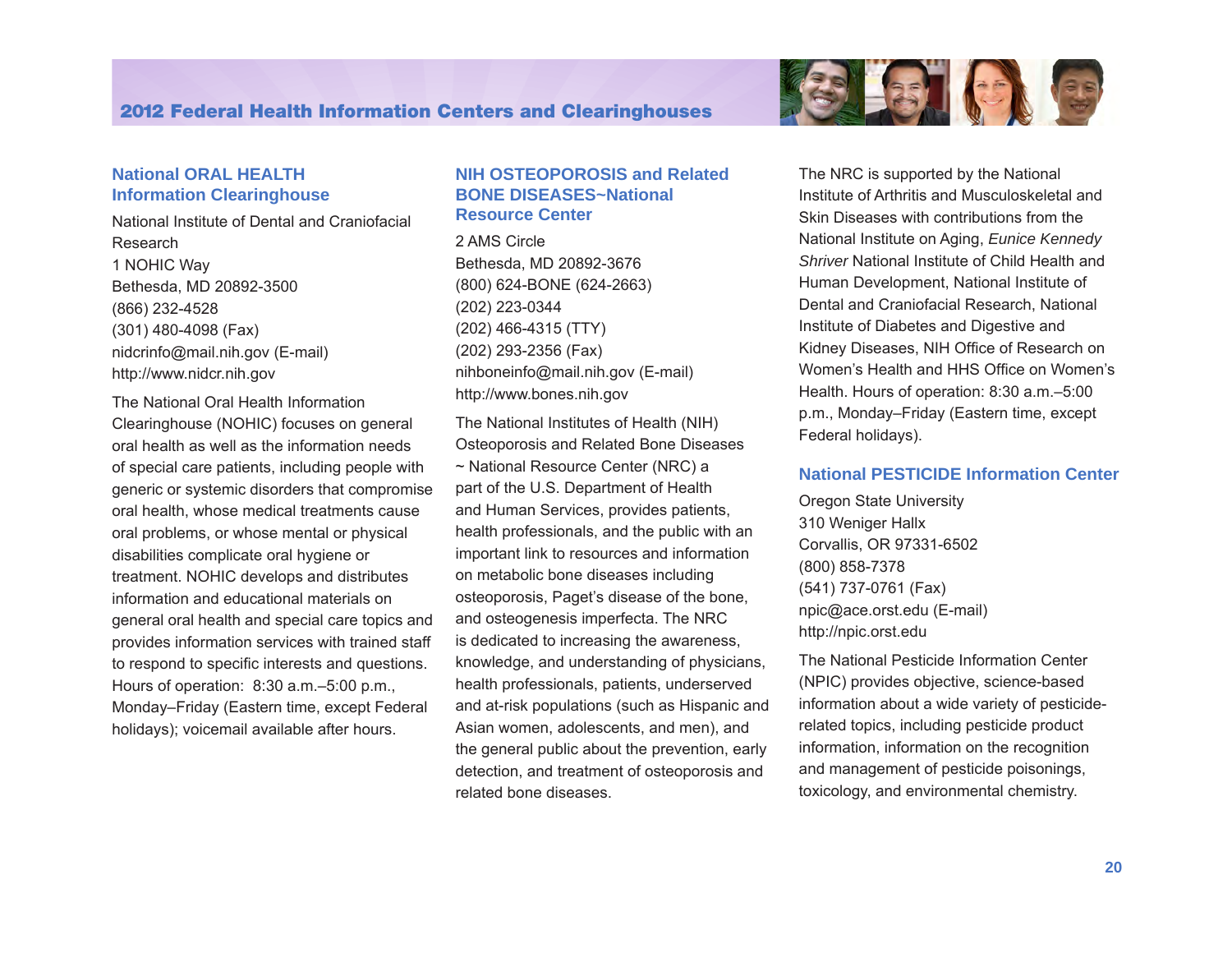Highly trained specialists can also provide references for the following: laboratory analyses, investigation of pesticide incidents, emergency treatment information, safety information, health and environmental effects, and clean-up and disposal procedures. NPIC is a toll-free telephone service available to anyone in the United States, Puerto Rico, and the Virgin Islands, including the general public, the hearing impaired, and medical, veterinary, and other health care professionals. Spanishspeaking specialists are available to assist with pesticide questions and provide services in more than 170 different languagues including Mandarin, French, and German. Pesticide information is also available by visiting our new user-friendly Web site at http://npic.orst.edu. Both our full-color English and Spanish brochures are available online. Other outreach materials are available on request. NPIC is a cooperative effort between Oregon State University and the U.S. Environmental Protection Agency. Hours of operation: 7:30 a.m.–3:30 p.m., Monday– Friday, (Pacific time, except Federal holidays); voicemail available after hours.

#### **POLICY Information Center**

Office of the Assistant Secretary for Planning and Evaluation U.S. Department of Health and Human Services Hubert H. Humphrey Building, Room 445-F 200 Independence Avenue SW Washington, DC 20201 (202) 690-6445 pic@hhs.gov (E-mail) <http://aspe.hhs.gov/pic>

The Policy Information Center (PIC) is a centralized repository of evaluations, shortterm evaluative research reports and program inspections/audits relevant to the department's operations, programs, and policies. Final reports and executive summaries are available for review at the facility, some may be purchased from the National Technical Information Service. Others are linked as full-text documents to abstract records in the Evaluation Database. In addition, the PIC Evaluation Database is accessible through the ASPE Web site, <http://aspe.hhs.gov>. The database includes more than 9,000 project descriptions of both in-process and completed studies. Hours of operation: 8:30 a.m.–4:30 p.m., Monday–Friday (Eastern time, except Federal holidays).

#### **Office of POPULATION AFFAIRS Clearinghouse**

**ASSES** 

Office of Population Affairs Office of the Assistant Secretary for Health U.S. Department of Health and Human Services P.O. Box 30686 Bethesda, MD 20824-0686 (866) 640-7827 (866) 592-3299 (Fax) [info@opaclearinghouse.org](mailto:info@opaclearinghouse.org) (E-mail) <http://www.opaclearinghouse.org>

The Office of Population Affairs (OPA) Clearinghouse collects, develops, and distributes information on family planning, adoption, reproductive health care, and sexually transmitted diseases, including HIV and AIDS. The OPA Clearhinghouse also maintains a database of Title X Family Planning Clinics located throughout the United States. Hours of operation: 9:00 a.m.–5:00 p.m., Monday–Friday (Eastern time, except Federal holidays), voicemail available after hours.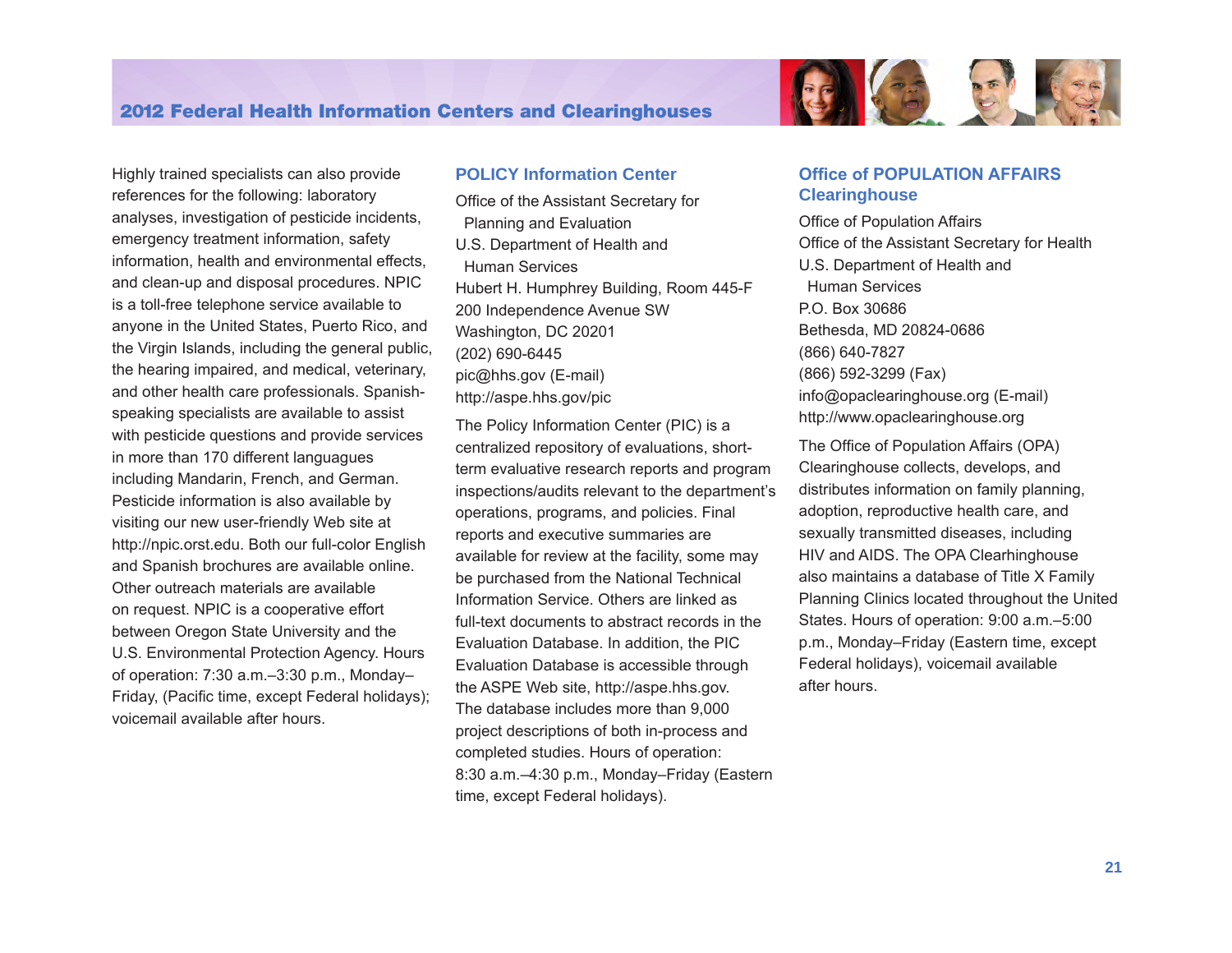#### **CDC National PREVENTION Information Network**

P.O. Box 6003 Rockville, MD 20849-6003 (800) 458-5231 (English/Spanish) (404) 679-3860 (International Callers) (888) 282-7681 (Fax) [info@cdcnpin.org](mailto:info@cdcnpin.org) (E-mail) <http://www.cdcnpin.org>

The CDC National Prevention Information Network (NPIN) is the United States reference, referral, and distribution service for information on HIV/AIDS, sexually transmitted diseases (STDs), and tuberculosis (TB). NPIN produces, collects, catalogs, processes, stocks, and disseminates materials and information on HIV/AIDS, STDs, and TB to organizations and people working in those disease fields in international, national, state, and local settings. All NPIN services are designed to facilitate sharing of information and resources on education and prevention services, published materials, research findings, and trends among users. Hours of operation: 9:00 a.m.–6:00 p.m., Monday–Friday (Eastern time, except Federal holidays).

#### **National QUALITY MEASURES Clearinghouse™**

Center for Outcomes and Evidence Agency for Healthcare Research and Quality 540 Gaither Road, 6th Floor Rockville, MD 20850 (301) 427-1600 info@qualitymeasures.ahrq.gov (E-mail) <http://www.qualitymeasures.ahrq.gov>

The National Quality Measures Clearinghouse™ (NQMC), is a public resource for evidence-based quality measures and measure sets. NQMC is an initiative of the Agency for Healthcare Research and Quality, U.S. Department of Health and Human Services. The NQMC database and Web site provide information on specific evidencebased healthcare measures and measure sets. Hours of operation: 8:00 a.m.–5:00 p.m., Monday–Friday (Eastern time, except Federal holidays).



#### **National REHABILITATION INFORMATION Center**

8201 Corporate Drive, Suite 600 Landover, MD 20785 (800) 346-2742 (301) 459-5900 (301) 459-5984 (TTY) (301) 459-4263 (Fax) [naricinfo@heitechservices.com](mailto:naricinfo@heitechservices.com) (E-mail) <http://www.naric.com>

The National Rehabilitation Information Center (NARIC) is a library and information center on disability and rehabilitation. Funded by the National Institute on Disability and Rehabilitation Research, NARIC collects and disseminates the results of federally funded research projects. The collection, which also includes books, journal articles, and audiovisuals, grows at a rate of about 300 documents per month. Information or referral free; \$5.00 USD minimum for documents. Hours of operation: 8:30 a.m.–5:30 p.m., Monday–Friday (Eastern time, except Federal holidays).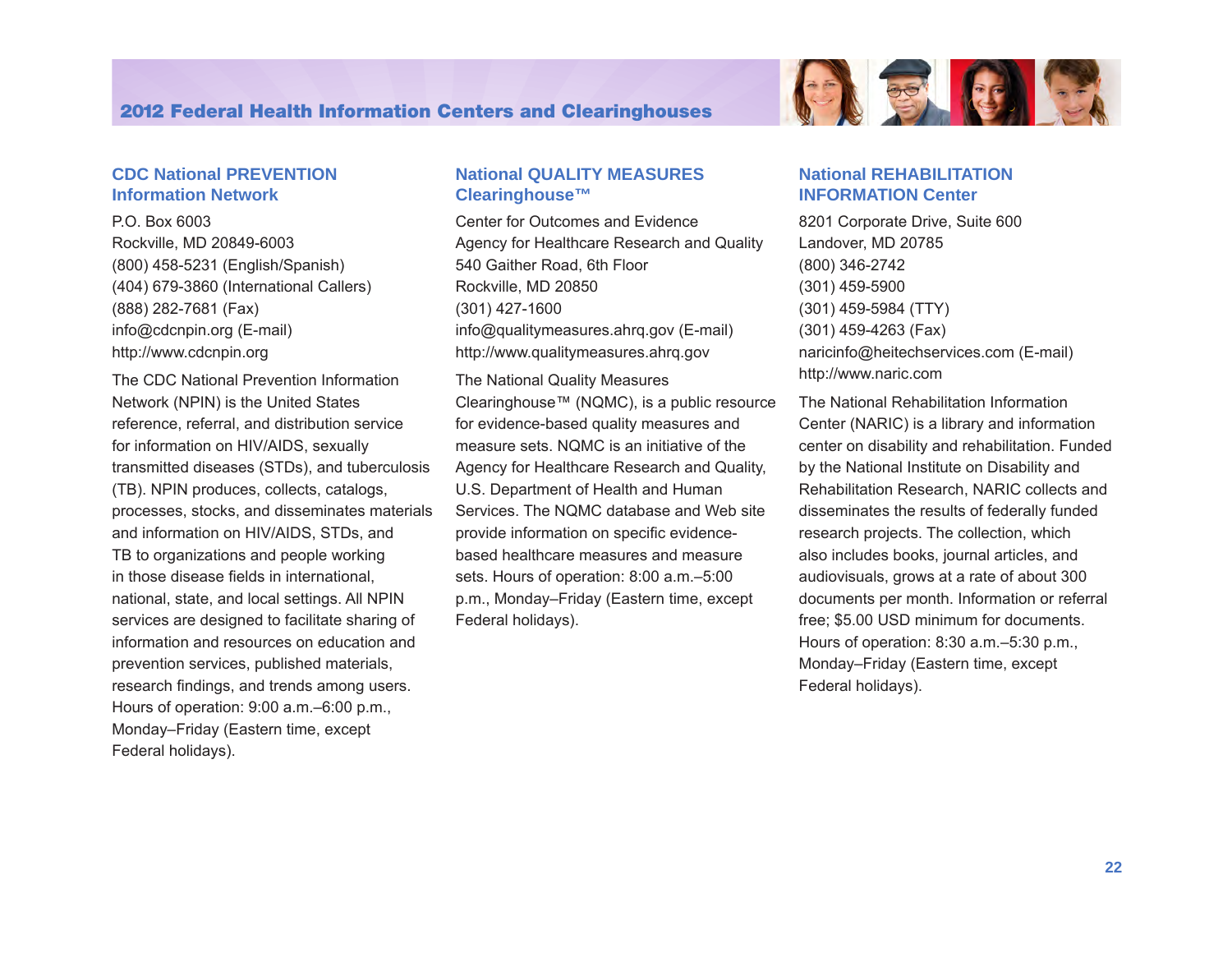#### **RURAL ASSISTANCE Center**

University of North Dakota, Center for Rural Health School of Medicine & Health Sciences, Room 4520 501 North Columbia Road, Stop 9037 Grand Forks, ND 58202-9037 (800) 270-1898 (800) 270-1913 (Fax) [info@raconline.org](mailto:info@raconline.org) (E-mail) <http://www.raconline.org>

The Rural Assistance Center (RAC) serves as a rural health and human services information portal which helps rural communities and other rural stakeholders access the full range of available programs, funding, and research that can enable them to provide quality health and human services to rural residents. Services provided include RAC's Web site, electronic mailing lists, and customized assistance. Hours of operation: 8:00 a.m.– 5:00 p.m., Monday–Friday (Central time, except Federal holidays).

#### **RURAL INFORMATION Center**

National Agricultural Library U.S. Department of Agriculture 10301 Baltimore Avenue, Room 132 Beltsville, MD 20705-2351 (800) 633-7701 (301) 504-5181 (Fax) <http://ric.nal.usda.gov>

The Rural Information Center provides information and funding sources to tribal, local, state, and Federal Government officials; community organizations; rural electric and telephone cooperatives; libraries; businesses; and rural citizens working to maintain the vitality of America's rural areas. Hours of operation: 8:30 a.m.–4:30 p.m., Monday–Friday (Eastern time, except Federal holidays).



#### **National Center on SLEEP DISORDERS Research**

National Heart, Lung, and Blood Institute National Institutes of Health 6701 Rockledge Drive, Suite 10042 Bethesda, MD 20892 (301) 435-0199 (301) 480-3451 (Fax) <http://www.nhlbi.nih.gov/sleep>

The National Center on Sleep Disorders Research (NCSDR) promotes basic, clinical, and applied research on sleep and sleep disorders by strengthening existing sleep research programs, training new investigators, and creating new programs to address important gaps and identify opportunities in sleep and sleep disorders. NCSDR sponsors workshops and conferences, and develops written and Web-based resources to educate health care professionals and the general public about sleep disorders, sleep-related research findings, and sleep-related public health. Hours of operation: 8:30 a.m.–5:00 p.m., Monday–Friday (Eastern time, except Federal holidays).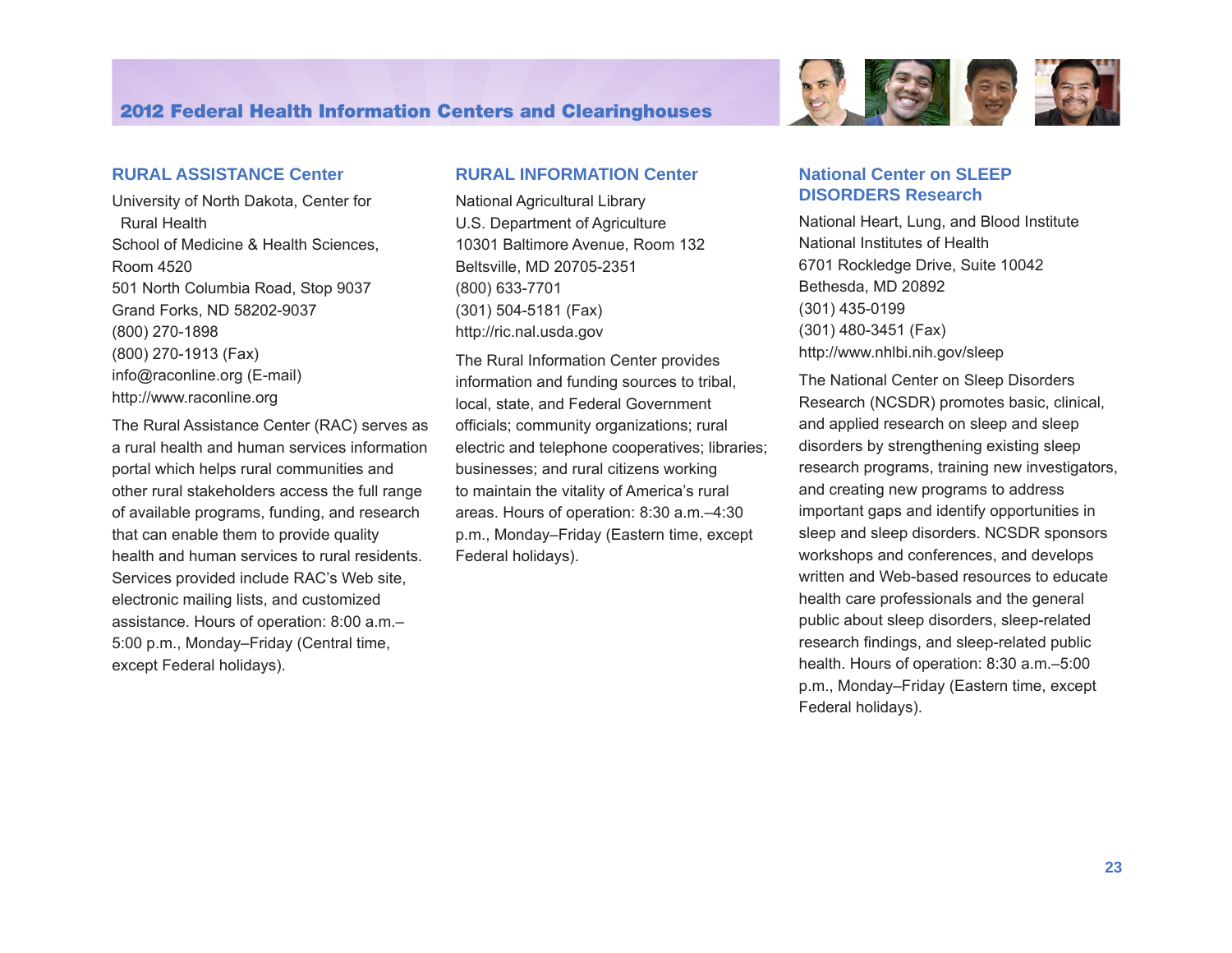

#### **Office on SMOKING and Health**

National Center for Chronic Disease Prevention and Health Promotion Centers for Disease Control and Prevention Mail Stop K-50, Publications 4770 Buford Highway NE Atlanta, GA 30341-3717 (800) 232-4636 [tobaccoinfo@cdc.gov](mailto:tobaccoinfo@cdc.gov) (E-mail) <http://www.cdc.gov/tobacco>

The Office on Smoking and Health develops and distributes the annual Surgeon General's Report on Smoking and Health, coordinates a national public information and education program on tobacco use and health, and coordinates tobacco education and research efforts within the Department of Health and Human Services and throughout both Federal and State governments. The office provides information on smoking cessation, secondhand smoke, professional/ technical information, and publications. Hours of operation: 8:00 a.m.–4:00 p.m., Monday–Friday (Eastern time, except Federal holidays).

#### **SUBSTANCE ABUSE and MENTAL HEALTH SERVICES Administration**

P.O. Box 2345 Rockville, MD 20847-2345 (877) SAMHSA-7 (726-4727) (800) 487-4889 (TTY) (240) 221-4036 (240) 221-4292 (Fax) samhsainfo@samhsa.hhs.gov (E-mail) [http://www.samhsa.gov](http://www.samhsa.gov/shin) 

SAMHSA's Health Information Network (SHIN) is central to SAMHSA's mission to disseminate information and products to promote the adoption of effective prevention, intervention, and treatment policies, programs, and practices; provide access to scientific research on substance abuse and mental health issues; and serve as a first point of contact for individuals seeking information on the prevention and treatment of mental and substance use disorders.

#### **National TECHNICAL INFORMATION Service**

U.S. Department of Commerce 5301 Shawnee Road Alexandria, VA 22312 (800) 553-6847 (703) 605-6000 (703) 487-4639 (TDD) (703) 605-6900 (Fax) [info@ntis.gov](mailto:info@ntis.gov) (E-mail) <http://www.ntis.gov>

The National Technical Information Service (NTIS) is the Federal Government's central source for the sale of scientific, technical, engineering, and related business information produced by or for the U.S. Government and complementary material from international sources. NTIS also offers thousands of multimedia, training, and educational programs produced by Federal agencies. Approximately 3 million products are available from NTIS in a variety of formats: electronic download, online access, computer products, multimedia, microfiche, and paper. Hours of operation: 8:00 a.m.–6:00 p.m., Monday–Friday (Eastern time, except Federal holidays); TDD 8:30 a.m.–5:00 p.m., Monday–Friday (Eastern time, except Federal holidays).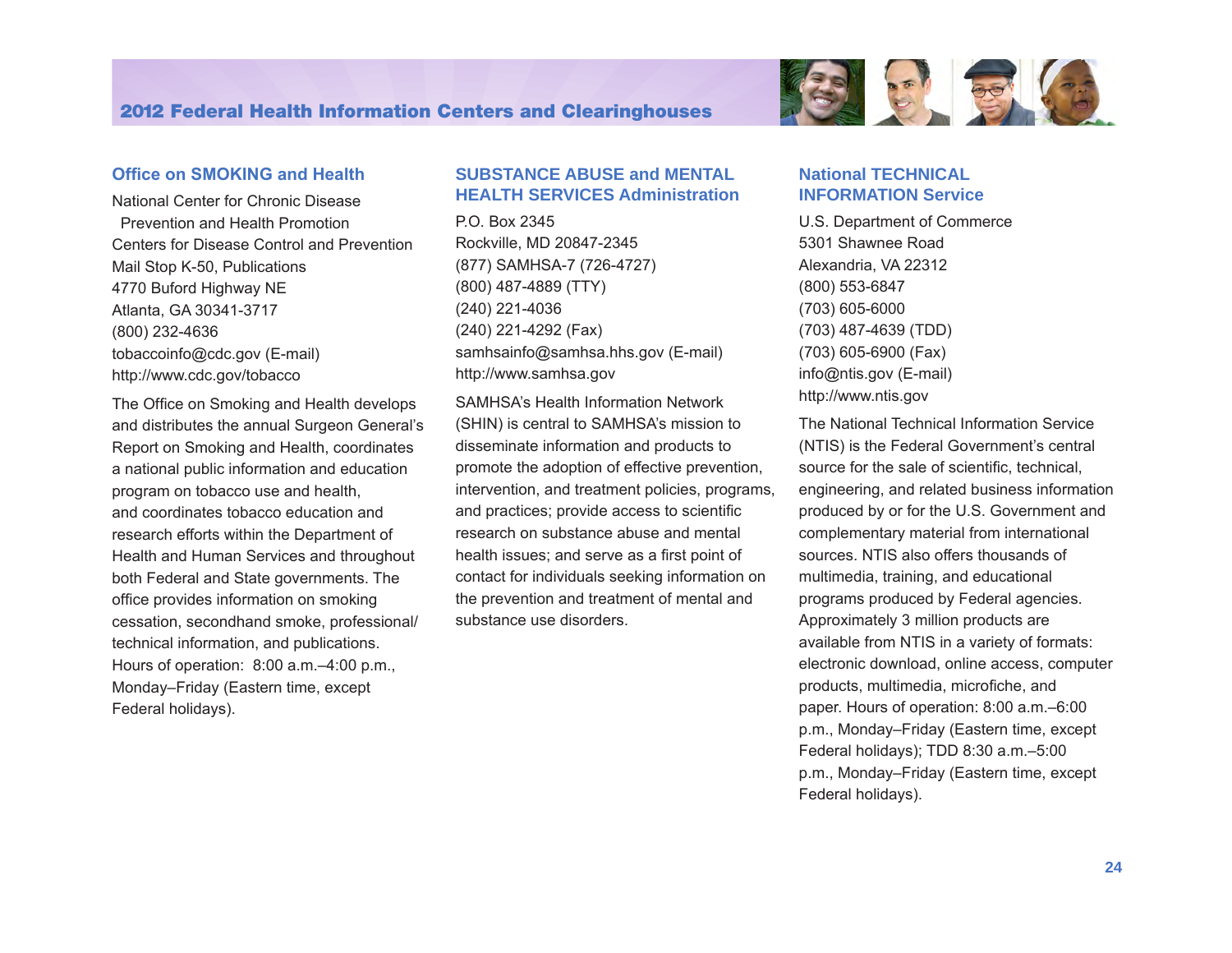#### **WEIGHT-CONTROL Information Network**

National Institute of Diabetes and Digestive and Kidney Diseases 1 WIN Way Bethesda, MD 20892-3665 (877) 946-4627 (202) 828-1025 (202) 828-1028 (Fax) [win@info.niddk.nih.gov](mailto:win@info.niddk.nih.gov) (E-mail) <http://win.niddk.nih.gov>

The Weight-Control Information Network (WIN) was established by the National Institutes of Health's, National Institute of Diabetes and Digestive and Kidney Diseases in June 1994. WIN is a national source of information on weight control, obesity, and weight-related nutritional disorders for health professionals and the public. WIN responds to both written and telephone requests for information and referrals, and provides a variety of written materials on obesity, weight control, and nutritional disorders. Hours of operation: 8:30 a.m.–5:00 p.m., Monday–Friday (Eastern time, except Federal holidays).

#### **WOMENSHEALTH.GOV**

8270 Willow Oaks Corporate Drive Fairfax, VA 22031 (800) 994-9662 (888) 220-5446 (TDD) (703) 663-6942 (Fax) <http://www.womenshealth.gov> <http://www.girlshealth.gov>

Womenshealth.gov is the most reliable and current information resource on women's health today. They offer FREE women's health information on more than 800 topics through their call center and Web site. By phone (in English and Spanish) or via our Web site you can find: original health information on special topics like pregnancy, breastfeeding, body image, HIV/AIDS, girls health, heart health, menopause and hormone therapy, mental health, quitting smoking, and violence against women; original health information and resources for special populations (minority women, women with disabilities, girls, men, and Spanish speakers); thousands of health publications; statistics on women's health; daily news on women's health; a calendar of women's health



events and more. Womenshealth.gov also sponsors the National Breastfeeding Helpline! Trained breastfeeding peer counselors can give support and encouragement and help with basic breastfeeding questions and concerns by phone at 1-800-994-9662 or by visiting: http://www.womenshealth. [gov/breastfeeding.](http://www.womenshealth.gov/breastfeeding) Womenshealth.gov is a service of the Office on Women's Health, U.S. Department of Health and Human Services. Hours of operation: 9:00 a.m.–6:00 p.m., Monday–Friday (Eastern time, except Federal holidays).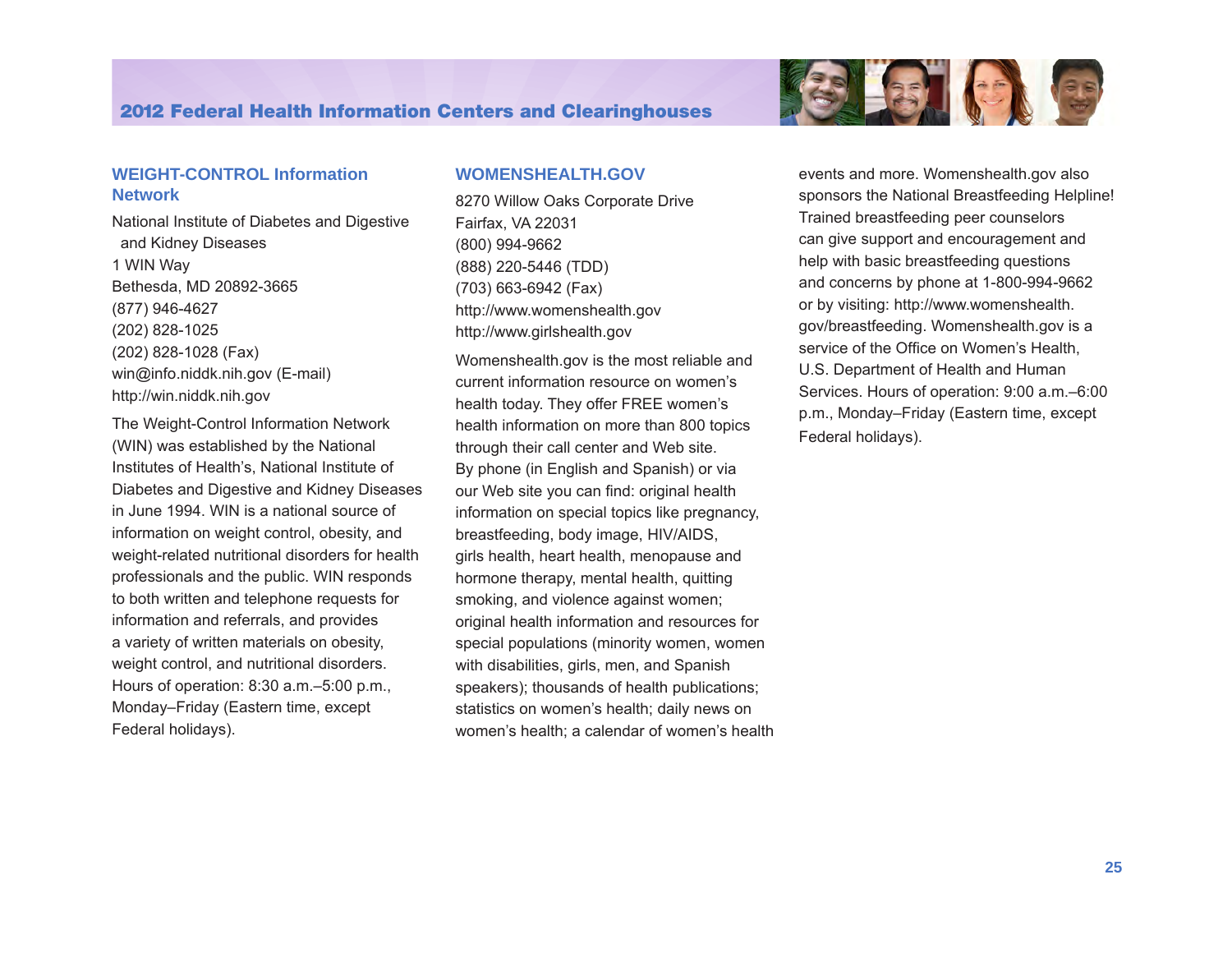

#### **AbleData**

(800) 227-0216 (301) 608-8912 (TTY) (301) 608-8958 (Fax) [abledata@macrointernational.com](mailto:abledata@macrointernational.com) (E-mail) <http://www.abledata.com>

#### **Alzheimer's Disease Education and Referral Center**

(800) 438-4380 (301) 495-3334 (Fax) <http://www.nia.nih.gov/alzheimers>

#### **Cancer Information Service**

(800) 4-CANCER (422-6237) (877) 44U-QUIT (448-7848) (Smoking Cessation) [cancergovstaff@mail.nih.gov](mailto:cancergovstaff@mail.nih.gov) (E-mail) <http://www.cancer.gov>

#### **CDC National Prevention Information Network**

(800) 458-5231 (English/Spanish) (404) 679-3860 (International Callers) (888) 282-7681 (Fax) <info@cdcnpin.org>(E-mail) <http://www.cdcnpin.org>

#### **Center for Food Safety and Applied Nutrition**

(888) 723-3366 consumer@fda.gov (E-mail) <http://www.cfsan.fda.gov>

#### **Child Welfare Information Gateway**

(800) 394-3366 (703) 225-2331 (703) 225-2357 (Fax) [info@childwelfare.gov](mailto:info@childwelfare.gov) (E-mail) <http://www.childwelfare.gov>

#### **Clearinghouse on Disability Information**

(202) 245-7307 (202) 205-5637 (TDD) (202) 245-7636 (Fax) <http://www.ed.gov/about/offices/list/osers>

#### **Drug Policy Information Clearinghouse**

(800) 666-3332 (301) 519-5212 (Fax) [http://www.whitehousedrugpolicy.gov/about/](http://www.whitehousedrugpolicy.gov/about/clearingh.html)  [clearingh.html](http://www.whitehousedrugpolicy.gov/about/clearingh.html)

#### **Education Resources Information Center**

(800) 538-3742 <http://www.eric.ed.gov>

#### **Eldercare Locator**

(800) 677-1116 [eldercarelocator@n4a.org](mailto:eldercarelocator@spherix.com) (E-mail) [http://www.eldercare.gov/eldercare.net/public/](http://www.eldercare.gov/eldercare.net/public/index.aspx) [index.aspx](http://www.eldercare.gov/eldercare.net/public/index.aspx)

#### **Environmental Protection Agency National Library Network**

(202) 566-0566 [epalibrarynetwork@epa.gov](mailto:epachemlibraries@epa.gov) (E-mail) [http://www.epa.gov/libraries](http://www.epa.gov/libraries/) 

#### *Eunice Kennedy Shriver* **National Institute of Child Health and Human Development Information Resource Center**

(800) 370-2943 (888) 320-6942 (TTY) (866) 760-5947 (Fax) (800) 505-2742 "Back to Sleep" Campaign [nichdinformationResourceCenter@](mailto:nichdinformationResourceCenter@mail.nih.gov)  [mail.nih.gov](mailto:nichdinformationResourceCenter@mail.nih.gov) (E-mail) <http://www.nichd.nih.gov>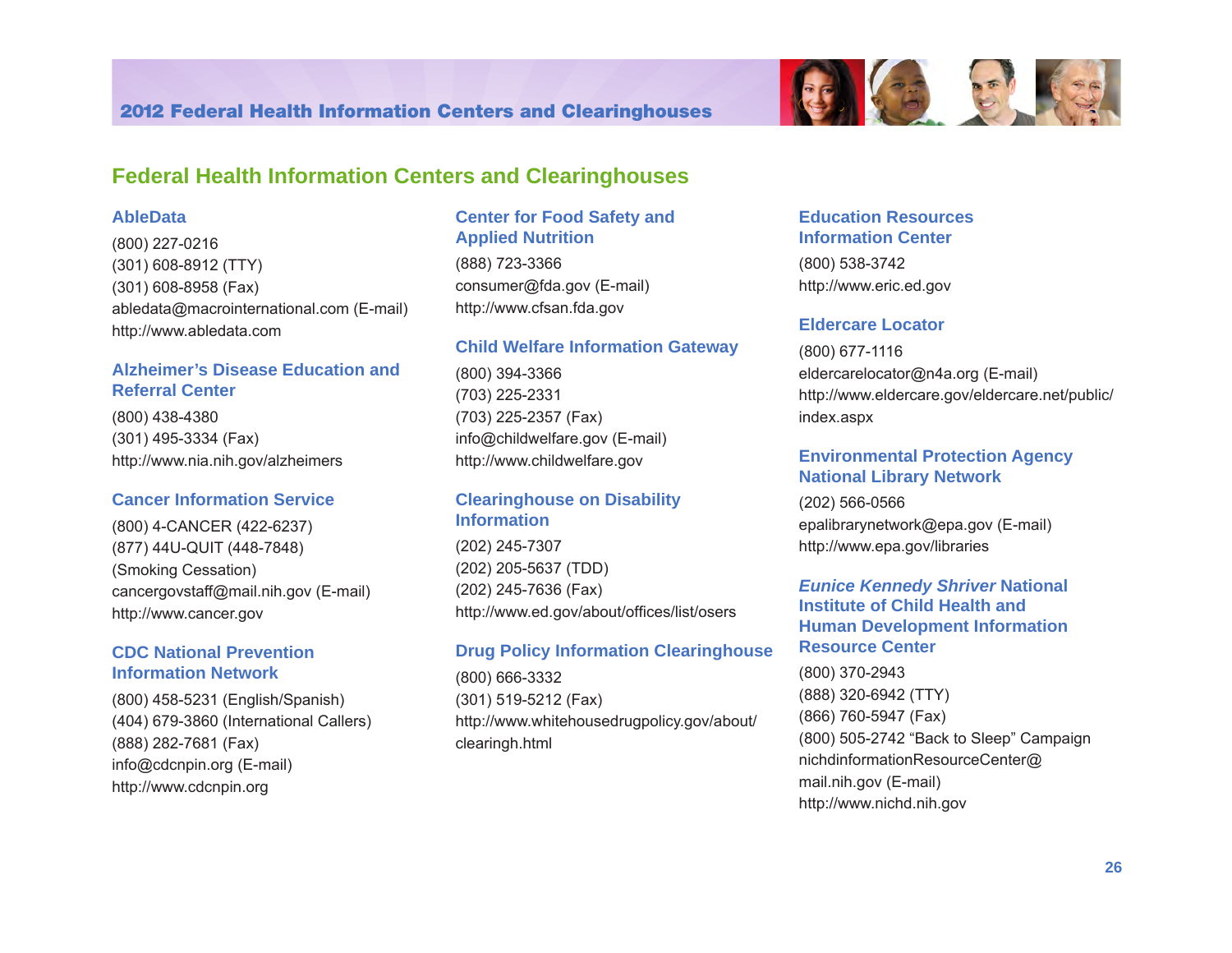#### **Federal Citizen Information Center**

(800) 333-4636 (FED-INFO) <http://www.pueblo.gsa.gov>

#### **Food and Nutrition Information Center**

(301) 504-5414 (301) 504-6409 (Fax) [fnic@ars.usda.gov](mailto:fnic@ars.usda.gov) (E-mail) <http://fnic.nal.usda.gov>

#### **Genetic and Rare Diseases Information Center**

(888) 205-2311 (301) 251-4925 (International Callers) (888) 205-3223 (TTY) (301) 251-4911 (Fax) [gardinfo@nih.gov](mailto:gardinfo@nih.gov)  <http://rarediseases.info.nih.gov/gard>

#### **Health Resources and Services Administration Information Center**

(888) ASK-HRSA (275-4772) (877) 4TY-HRSA (489-4772) (TTY) (703) 442-9051 (703) 821-2098 (Fax) [ask@hrsa.gov](mailto:ask@hrsa.gov) (E-mail) <http://www.hrsa.gov>

#### **HUD User**

(800) 245-2691 (202) 708-3178 (800) 927-7589 (TDD) (202) 708-9981 (Fax) [helpdesk@huduser.org](mailto:helpdesk@huduser.org) (E-mail) <http://www.huduser.org>

#### **Maternal and Child Health Information Resource Center**

(202) 842-2000 (202) 728-9469 (Fax) [mchirc@altarum.org](mailto:mchirc@altarum.org) (E-mail) <http://www.mchb.hrsa.gov/mchirc>

#### **Maternal and Child Health Library**

(202) 784-9770 (202) 784-9777 (Fax) [mchlibrary@ncemch.org](mailto:mchlibrary@ncemch.org) (E-mail) <http://www.mchlibrary.info>

#### **National Aging Information and Referral Support Center**

(202) 898-2578 (202) 898-2583 (Fax) [info@nasua.org](mailto:info@nasua.org) (E-mail) [http://www.nasua](http://www.nasuad.org/I_R/ir_index.html)d.org/I\_R/ir\_index.html

# **National Audiovisual Center**

 $-25$ 

(800) 553-NTIS (553-6847) (703) 605-6000 (703) 605-6900 (Fax) [info@ntis.gov](mailto:info@ntis.gov) (E-mail) <http://www.ntis.gov/products/nac.aspx>

#### **National Center for Complementary and Alternative Medicine Information Clearinghouse**

(888) 644-6226 (866) 464-3615 (TTY) (866) 464-3616 (Fax) [info@nccam.nih.gov](mailto:info@nccam.nih.gov) (E-mail) <http://nccam.nih.gov>

#### **National Center for the Dissemination of Disability Research**

(800) 266-1832 (512) 476-6861 (512) 476-2286 (Fax) [ncddr@sedl.org](mailto:ncddr@sedl.org) (E-mail) <http://www.ncddr.org>

#### **National Center on Elder Abuse**

[ncae-info@aoa.hhs.gov](mailto:ncae-info@aoa.hhs.gov) (E-mail) <http://www.ncea.aoa.gov>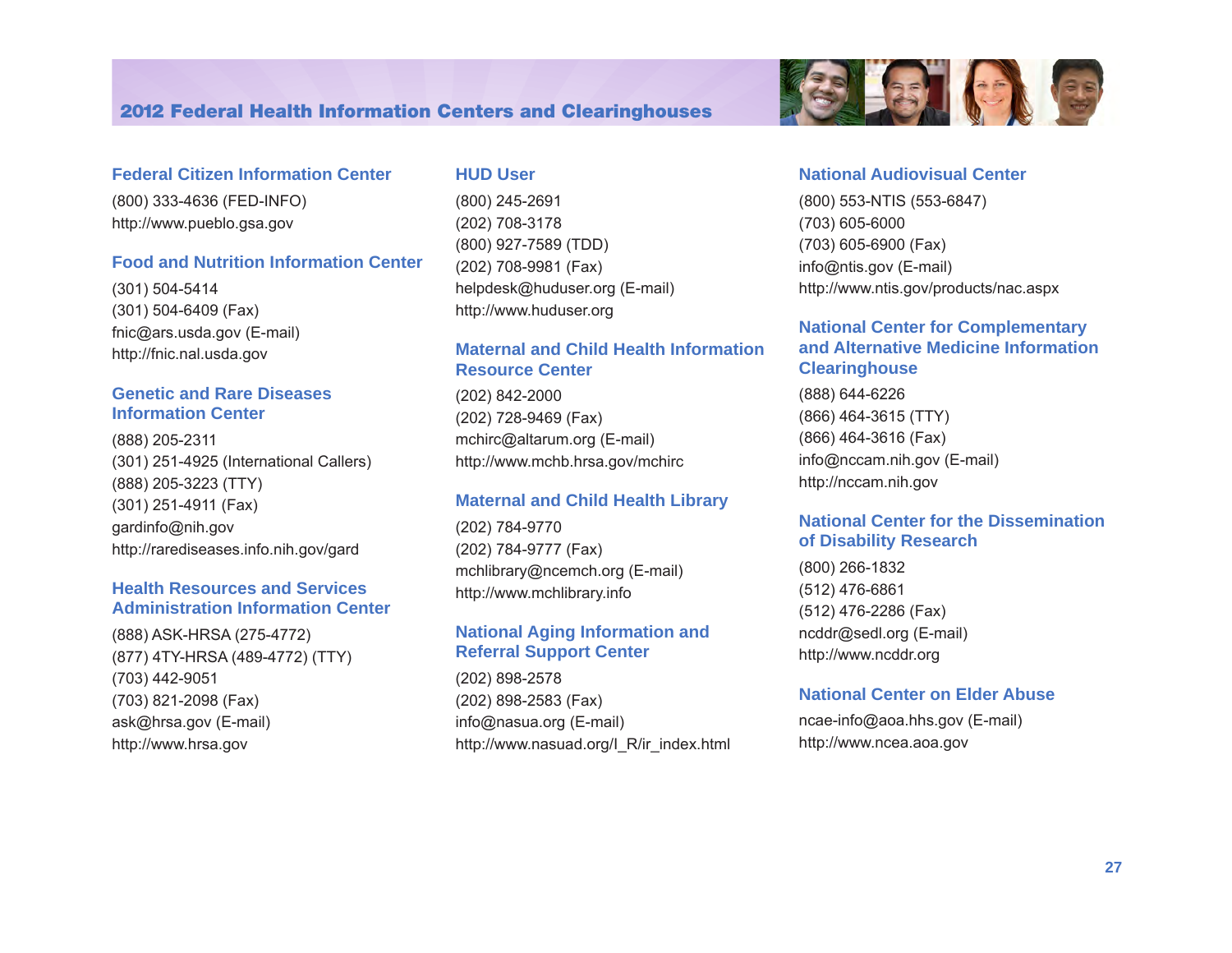#### **National Center on Sleep Disorders Research**

(301) 435-0199 (301) 480-3451 (Fax) <http://www.nhlbi.nih.gov/sleep>

#### **National Child Care Information and Technical Assistance Center**

(800) 616-2242 (800) 716-2242 (Fax) [info@nccic.org](mailto:info@nccic.org) (E-mail) <http://nccic.acf.hhs.gov>

#### **National Clearinghouse on Families & Youth**

(301) 608-8098 (301) 608-8721 (Fax) <http://ncfy.acf.hhs.gov>

#### **National Consortium on Deaf-Blindness**

(800) 438-9376 (800) 854-7013 (TTY) (503) 838-8150 (Fax) [info@nationaldb.org](mailto:info@nationaldb.org) (E-mail) <http://www.nationaldb.org>

#### **National Criminal Justice Reference Service**

(800) 851-3420 (301) 519-5500 (International callers) (877) 712-9279 (TTY) (301) 947-8374 (TTY) (301) 519-5212 (Fax) <http://www.ncjrs.gov>

#### **National Diabetes Information Clearinghouse**

(800) 860-8747 (703) 738-4929 (Fax) [ndic@info.niddk.nih.gov](mailto:ndic@info.niddk.nih.gov) (E-mail) <http://diabetes.niddk.nih.gov>

#### **National Digestive Diseases Information Clearinghouse**

(800) 891-5389 (703) 738-4929 (Fax) [nddic@info.niddk.nih.gov](mailto:nddic@info.niddk.nih.gov) (E-mail) <http://digestive.niddk.nih.gov>

#### **National Dissemination Center for Children with Disabilities**

(800) 695-0285 (202) 884-8200 (Voice/TTY) (202) 884-8441 (Fax) [nichcy@fhi360.org](mailto:nichcy@aed.org) (E-mail) [http://nichcy.org](http://www.nichcy.org) 



#### **National Endocrine and Metabolic Diseases Information Service**

(888) 828-0904 (703) 738-4929 (Fax) [endoandmeta@info.niddk.nih.gov](mailto:endoandmeta@info.niddk.nih.gov) (E-mail) <http://www.endocrine.niddk.nih.gov>

#### **National Guideline Clearinghouse™**

(301) 427-1600 [info@guideline.gov](mailto:info@guideline.gov) (E-mail) <http://www.guideline.gov>

#### **National Health Information Center**

(800) 336-4797 (301) 565-4167 (301) 984-4256 (Fax) [info@nhic.org](mailto:info@nhic.org) (E-mail) <http://www.health.gov/nhic>

#### **National Heart, Lung, and Blood Institute Health Information Center**

(301) 592-8573 (240) 629-3255 (TTY) (301) 592-8563 (Fax) [nhlbIinfo@nhlbi.nih.gov](mailto:nhlbIinfo@nhlbi.nih.gov) (E-mail) <http://www.nhlbi.nih.gov>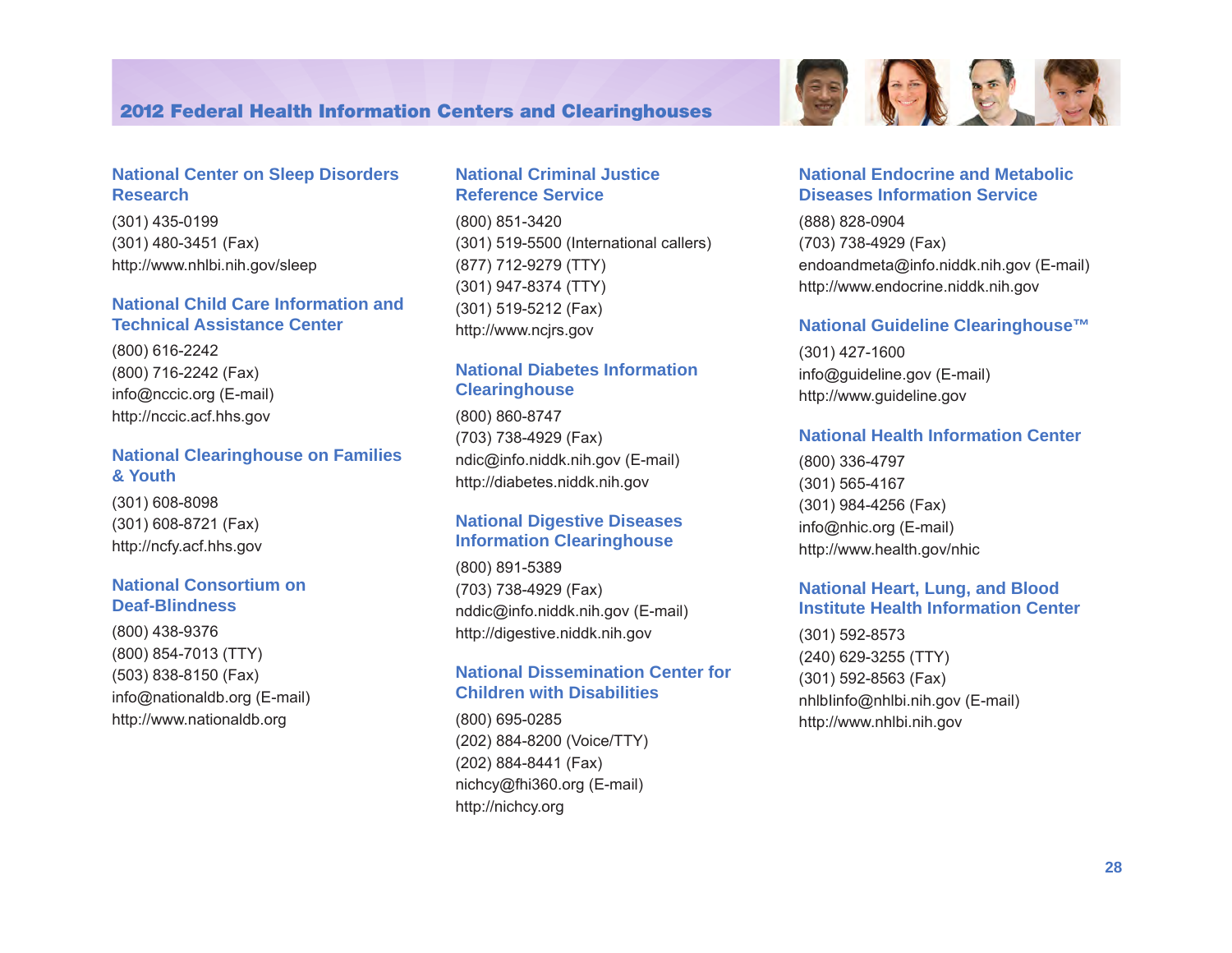

#### **National Hematologic Diseases Information Service**

(888) 828-0877 (866) 569-1162 (TTY) (703) 738-4929 (Fax) [hematologic@info.niddk.nih.gov](mailto:hematologic@info.niddk.nih.gov) (E-mail) <http://www.hematologic.niddk.nih.gov>

#### **National Information Center on Health Services Research and Health Care Technology**

(301) 496-0176 (301) 402-3193 (Fax) [nichsr@nlm.nih.gov](mailto:nichsr@nlm.nih.gov) (E-mail) <http://www.nlm.nih.gov/nichsr>

#### **National Injury Information Clearinghouse**

(301) 504-7921 (301) 504-0025 (Fax) <http://www.cpsc.gov/about/clrnghse.html>

#### **National Institute for Occupational Safety and Health Information Inquiry Service**

(800) 232-4636 (513) 533-8328 (513) 533-8347 (Fax) [cdcinfo@cdc.gov](mailto:cdcinfo@cdc.gov) (E-mail) <http://www.cdc.gov/niosh>

#### **National Institute of Arthritis and Musculoskeletal and Skin Diseases Information Clearinghouse**

(877) 22-NIAMS (226-4267) (301) 495-4484 (301) 565-2966 (TTY) (301) 718-6366 (Fax) [niamsinfo@mail.nih.gov](mailto:niamsinfo@mail.nih.gov) (E-mail) <http://www.niams.nih.gov>

### **National Institute on Aging Information Center**

(800) 222-2225 (301) 496-1752 (800) 222-4225 (TTY) (301) 496-1072 (Fax) [info@niapublications.org](mailto:info@niapublications.org) <http://www.nia.nih.gov>

#### **National Institute on Deafness and Other Communication Disorders Information Clearinghouse**

(800) 241-1044 (800) 241-1055 (TTY) (301) 770-8977 (Fax) [nidcdinfo@nidcd.nih.gov](mailto:nidcdinfo@nidcd.nih.gov) (E-mail) <http://www.nidcd.nih.gov>

#### **National Institute on Drug Abuse Virtual Information Center**

(301) 443-1124 (240) 221-4007 (en español) (877) 643-2644 (Publication Orders) information@nida.nih.gov (E-mail) http://www.nida.nih.gov http://teens.drugabuse.gov (*NIDA for Teens*)

#### **National Kidney and Urologic Diseases Information Clearinghouse**

(800) 891-5390 (703) 738-4929 (Fax) [nkudic@info.niddk.nih.gov](mailto:nkudic@info.niddk.nih.gov) (E-mail) <http://www.kidney.niddk.nih.gov>

#### **National Lead Information Center**

(800) 424-LEAD (424-5323) (585) 232-3111 (Fax) <http://www.epa.gov/lead/pubs/nlic.htm>

#### **National Library Service for the Blind and Physically Handicapped**

(202) 707-5100 (202) 707-0744 (TDD) (202) 707-0712 (Fax) [nls@loc.gov](mailto:nls@loc.gov) (E-mail) <http://www.loc.gov/nls>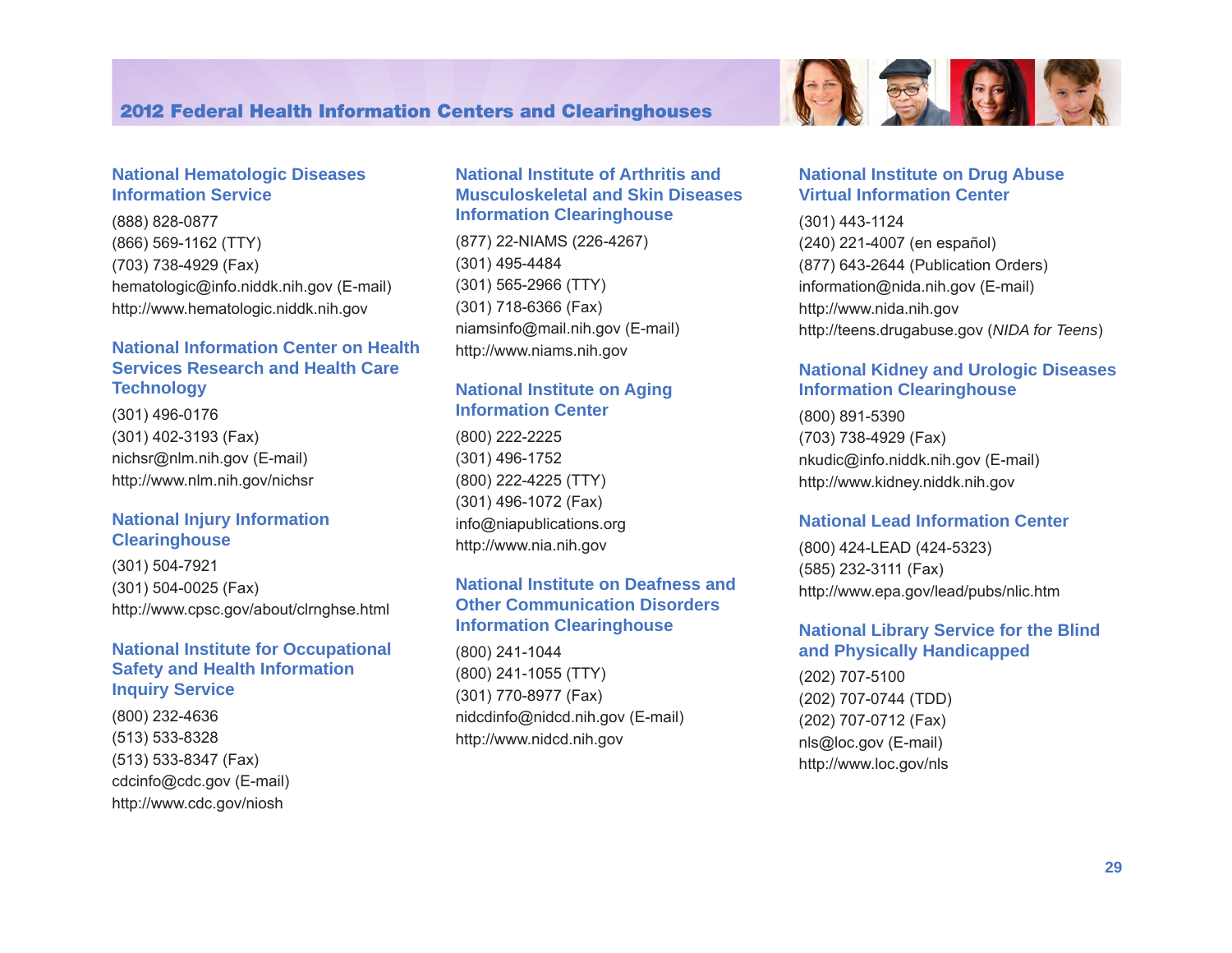#### **National Maternal and Child Oral Health Resource Center**

(202) 784-9771 (202) 784-9777 (Fax) [ohrcinfo@georgetown.edu](mailto:ohrcinfo@georgetown.edu) (E-mail) <http://www.mchoralhealth.org>

#### **National Oral Health Information Clearinghouse**

(866) 232-4528 (301) 480-4098 (Fax) [nidcrinfo@mail.nih.gov](mailto:nidcrinfo@mail.nih.gov) (E-mail) <http://www.nidcr.nih.gov>

#### **National Pesticide Information Center**

(800) 858-7378 (541) 737-0761 (Fax) [npic@ace.orst.edu](mailto:npic@ace.orst.edu) (E-mail) <http://npic.orst.edu>

#### **National Quality Measures Clearinghouse™**

(301) 427-1600 [info@qualitymeasures.ahrq.gov](mailto:info@qualitymeasures.ahrq.gov) (E-mail) <http://www.qualitymeasures.ahrq.gov>

#### **National Rehabilitation Information Center**

(800) 346-2742 (301) 459-5900 (301) 459-5984 (TTY) (301) 459-4263 (Fax) [naricinfo@heitechservices.com](mailto:naricinfo@heitechservices.com) (E-mail) <http://www.naric.com>

#### **National Sudden and Unexpected Infant/Child Death and Pregnancy Loss Resource Center**

(866) 866-7437 (202) 687-7466 (202) 784-9777 (Fax) [info@sidscenter.org](mailto:info@sidscenter.org) (E-mail) <http://www.sidscenter.org>

#### **National Technical Information Service**

(800) 553-6847 (703) 605-6000 (703) 487-4639 (TDD) (703) 605-6900 (Fax) [info@ntis.gov](mailto:info@ntis.gov) (E-mail) <http://www.ntis.gov>



#### **NIH Osteoporosis and Related Bone Diseases~National Resource Center**

(800) 624-BONE (624-2663) (202) 223-0344 (202) 466-4315 (TTY) (202) 293-2356 (Fax) [nihboneinfo@mail.nih.gov](mailto:niamsboneinfo@mail.nih.gov) (E-mail) [http://www.bones.nih.gov](http://www.niams.nih.gov/bone) 

#### **Office of Minority Health Resource Center**

(800) 444-6472 (301) 251-1797 (301) 251-1432 (TDD) (301) 251-2160 (Fax) [info@omhrc.gov](mailto:info@omhrc.gov) (E-mail) [http://www.m](http://www.omhrc.gov)inorityhealth.hhs.gov

#### **Office of Population Affairs Clearinghouse**

(866) 640-7827 (866) 592-3299 (Fax) [info@opaclearinghouse.org](mailto:info@opaclearinghouse.org) (E-mail) <http://www.opaclearinghouse.org>

#### **Office on Smoking and Health**

(800) 232-4636 (888) 232-6348 (TTY) [tobaccoinfo@cdc.gov](mailto:tobaccoinfo@cdc.gov) (E-mail) <http://www.cdc.gov/tobacco>